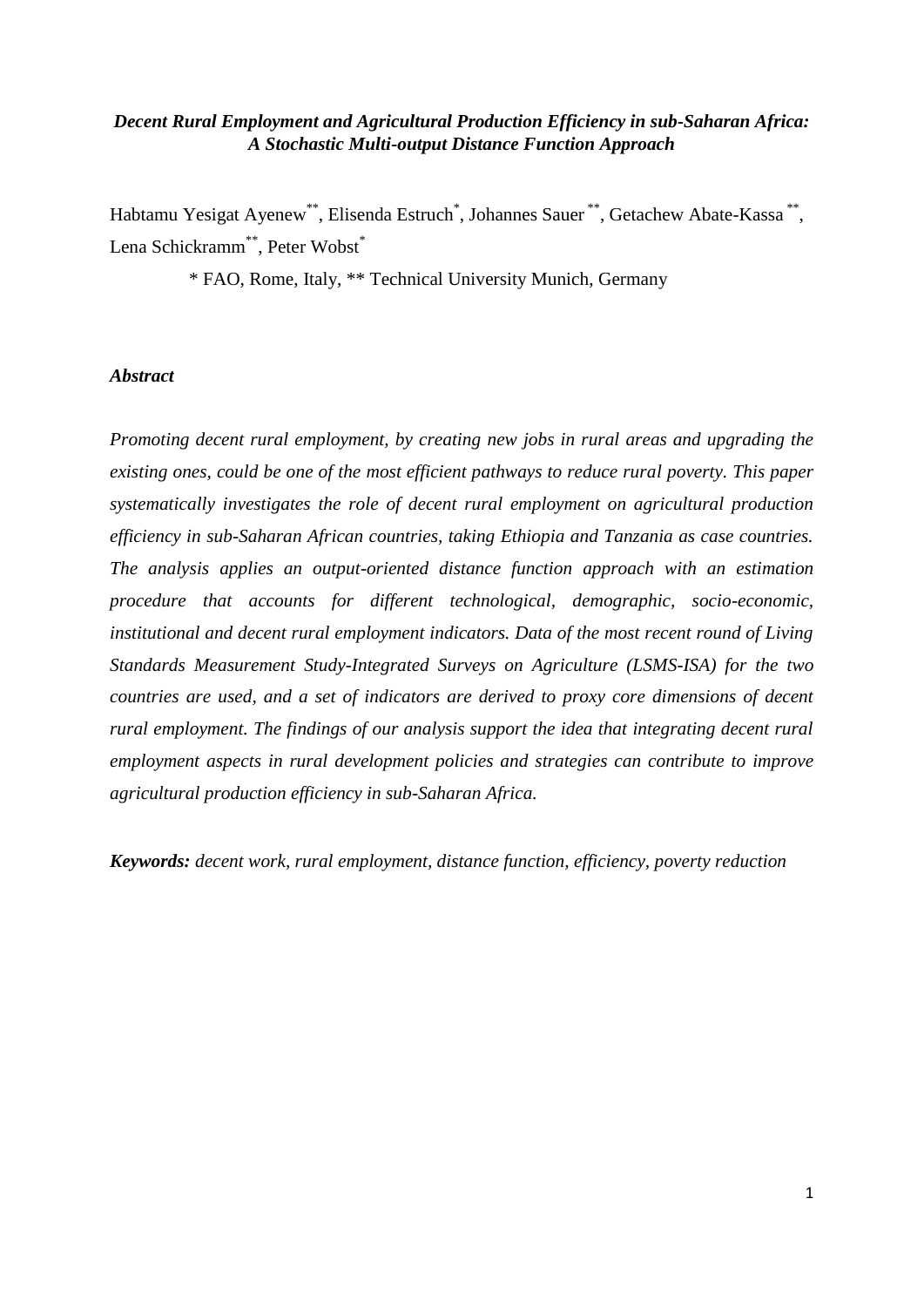#### *1. Introduction*

Unfolding the complex relationship between employment, labour supply, factor markets and productivity is a crucial aspect in development research and policy design (Alic, 1997; Rao et al., 2004; Barrett et al., 2008; Satch and Temple, 2009; Todaro and Smith, 2012). Uncertainties regarding the interdependence of economic and population growth, sustainability, labour, poverty, as well as working and living conditions brought a great deal of discussions since the first economic development theories came to play (Harris and Todaro, 1970; Alic, 1997; Ortega and Marchante, 2010).

Classical development theories and empirical works in applied economics highlight that productivity gains can have an impact on wage rates and employment conditions, as well as on the overall functioning of the labour market (Harris and Todaro, 1970; Todaro and Smith, 2012). Much attention went to empirically explain low/high wage rates in small or large enterprises with their respective productivity levels (Harris and Todaro, 1970; Satch and Temple, 2009). Recent work around the employment-economic growth nexus emphasizes the importance of the quality of employment and working conditions, as coined by the very concept of decent work and its policy agenda. There is greater emphasis not only on generating more employment opportunities but also on improving the quality of new and existing jobs, for example, by ensuring that fundamental rights at work are respected. The implications of decent employment on productivity, living standards, social justice and sustainable development are increasingly acknowledged (Anker et al., 2002; Ghai, 2002; Vandenberg, 2004; Buchanan, 2006; Evans and Gibb, 2009; Dorward, 2013; Burchell et al., 2014).

At the empirical level, the concepts and theoretical formulations often encounter issues related to data availability (Anker et al., 2002; Ghai, 2002; Burchell et al., 2014). Despite that, there is some analytical evidence on the role of employment and decent work on economic performance in some sectors, especially in manufacturing and, more recently, services. Many of those studies focus on the impact of specific employment dimensions, such as length of the labour contract and tenure stability, or shared profit and management on productivity of manufacturing firms (see Yao, 1997; Conyon and Freeman, 2002; Auer et al., 2004; Ortega and Marchante, 2010). There exists also some empirical evidence on the role of "fair", "efficient" and higher wages on the level of productivity and improvement of service provision (Katz, 1986; Akerlof and Yellen, 1990; Levine, 1992; Mas, 2006).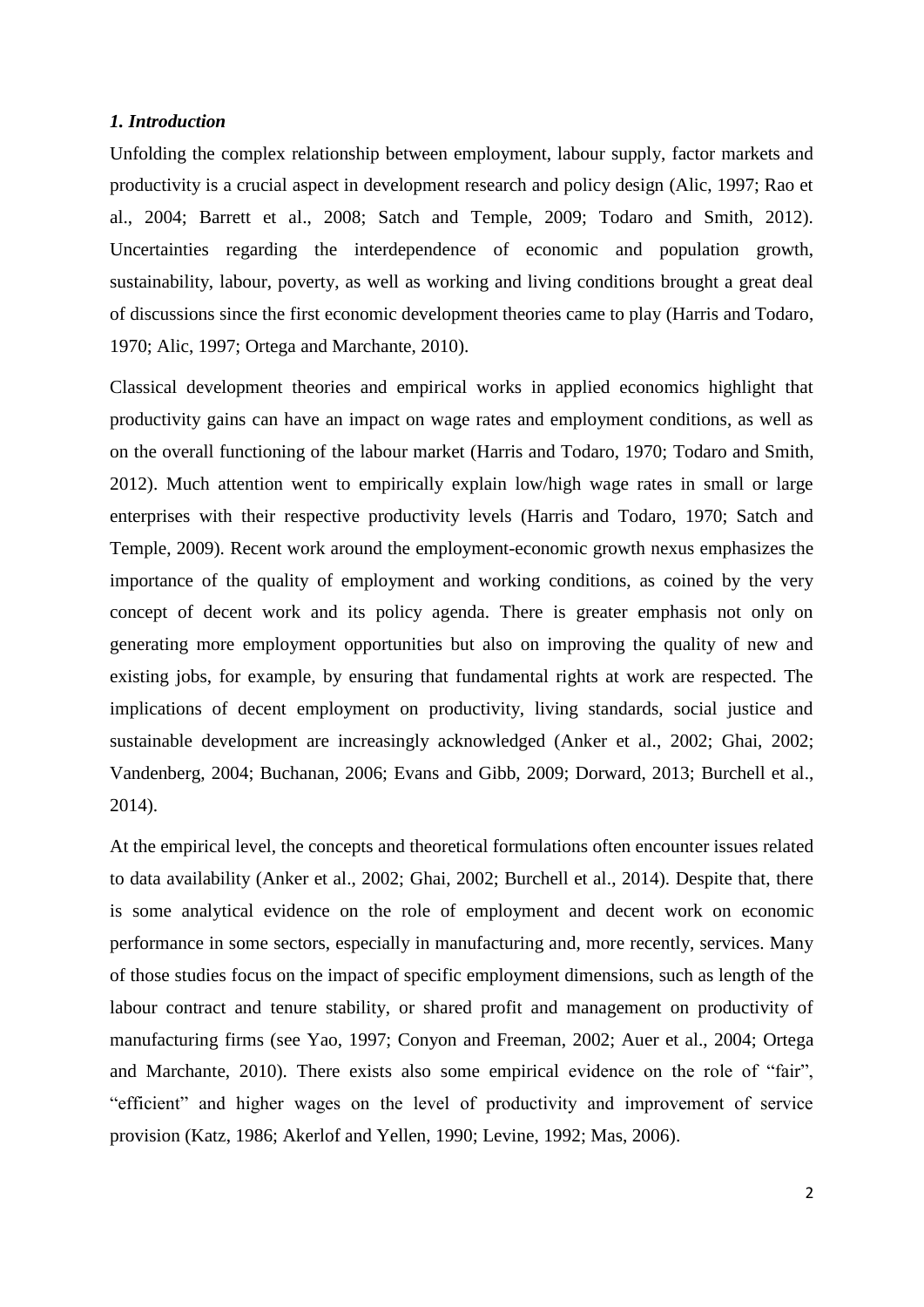However, the decent work literature becomes scarcer when applied to developing and transition countries, and especially to agriculture and rural areas. And yet it is precisely in these contexts where the link between (quantity and quality of) employment and productivity has more relevance in regard to an effort towards reducing poverty. In sub-Saharan Africa and South Asia, where the majority of the poor and food insecure people live, rural poverty is mostly related to the lack of productive employment in agriculture and poor performance of the rural non-farm economy (Haggblade et al., 2010; FAO, 2012). Therefore, rural poverty reduction is no longer conceived as a matter of just being employed or generating some type of income, but as holding a productive and decent job both in rural farm and non-farm activities (Rao et al., 2004, ILO, 2006; Dorward, 2013).

As the majority of the rural poor depend on agriculture, improving agricultural production conditions will be pro-poor, and contribute to food security (World Bank, 2008). At the policy level, the ILO and FAO have increasingly paid attention to decent work in agriculture and rural areas. In particular, the FAO considers the promotion of decent rural employment as a key component of integrated strategies to reduce rural poverty and enhance food security (FAO, 2010, 2012, 2014). By providing access to income, employment is crucial for ensuring food access, and for the poor this is even more crucial, as their labour is often the main asset that they can rely upon for income generation. Furthermore, it is precisely the rural poor who are often most exposed to pervasive decent work deficits, in terms of insecure and low incomes, poor health and safety conditions, child labour, gender inequality, inadequate social protection and lack of social dialogue (FAO, 2012, 2014). In this context, various empirical research works have analysed the sources of agricultural productivity and efficiency in the developing world, including sub-Saharan Africa (e.g., Coelli and Fleming, 2004; Irz and Thirtle, 2004; Rahman, 2009). Nonetheless, to our knowledge, empirical works that explicitly analyse the implications of decent rural employment on agricultural production efficiency are at their infant stage.

The aim of this paper is filling this existing shortfall in the literature, by shedding empirical light on the relationship between decent rural employment and efficiency of agricultural production, taking Ethiopia and Tanzania as case studies. The key hypothesis is that there is a causal link between decent rural employment and technical efficiency in smallholder agriculture in sub-Saharan Africa. The paper is structured as follows: the second section defines key concepts and decent work related indicators used in the paper. The data and empirical approach used in the paper are illustrated in the third section. The subsequent

3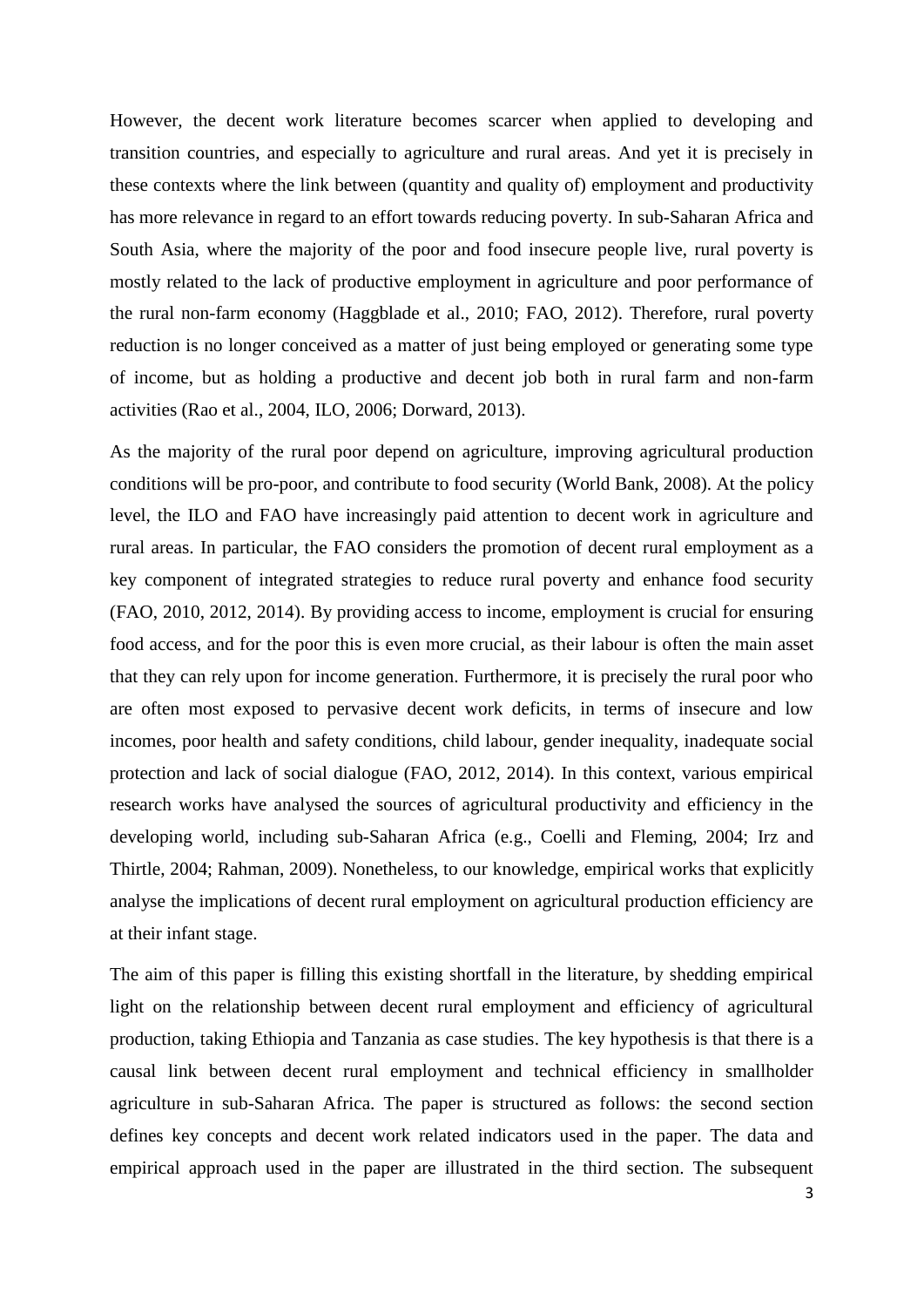section discusses the findings and, section five concludes and describes the main policy implications.

#### *2. Conceptual overview*

The concept of decent work, introduced by the ILO and endorsed by the UN system as a whole, goes a step beyond in the relationship between employment and growth, and thus towards poverty reduction. Decent work is about not only job creation and labour productivity, but it is human-rights based and acknowledges the importance of the quality attributes associated with employment. The ILO defines decent work as "a condition which promotes opportunities for work, freedom of choice, equal treatment, security of job, and dignity for both men and women" (ILO, 1999, p.3). Hence, decent work comprises fair pay levels, safe working conditions, non-discrimination, job security and social protection, as well as satisfaction of the worker or employee (Anker et al., 2002; Ghai, 2002; Buchanan, 2006). With the aim of addressing all these dimensions, ILO developed the "Decent Work Agenda" with four core pillars: (i) employment creation and enterprise development, (ii) social protection, (iii) standards and rights at work, and (iv) governance and social dialogue.

The term decent work is considered as one of the fundamental aspects of quality of life, though used with varying definitions and conceptualizations (Vandenberg, 2004; Burchell et al., 2014). The term has gone through historical transitions, from former academic conceptualizations that relay on subjective judgments of employees themselves (Slocum, 1981) till gradual inclusion of some objective indicators to capture the quality attributes of employment (ILO, 1999; Anker et al., 2002; Burchell et al., 2014). Although decent work is universally recognized, the priority attached to its multiple dimensions inevitably varies across countries, regions, and sectors (Anker et al., 2002; Bell and Newitt, 2010).

Using the ILO definition as a reference point, there have been efforts to translate the concept and its multiple dimensions into empirical terms. For instance, Anker et al. (2002) developed six essential components of decent work (i.e., availability, acceptability, dignity, social relation and quality of employment), which they used to develop regional (macro) and household (micro) level statistical indicators.

However, the multi-dimensional nature of decent work comes with many measurement challenges. Some studies opt for empirical definitions adapted to the specific research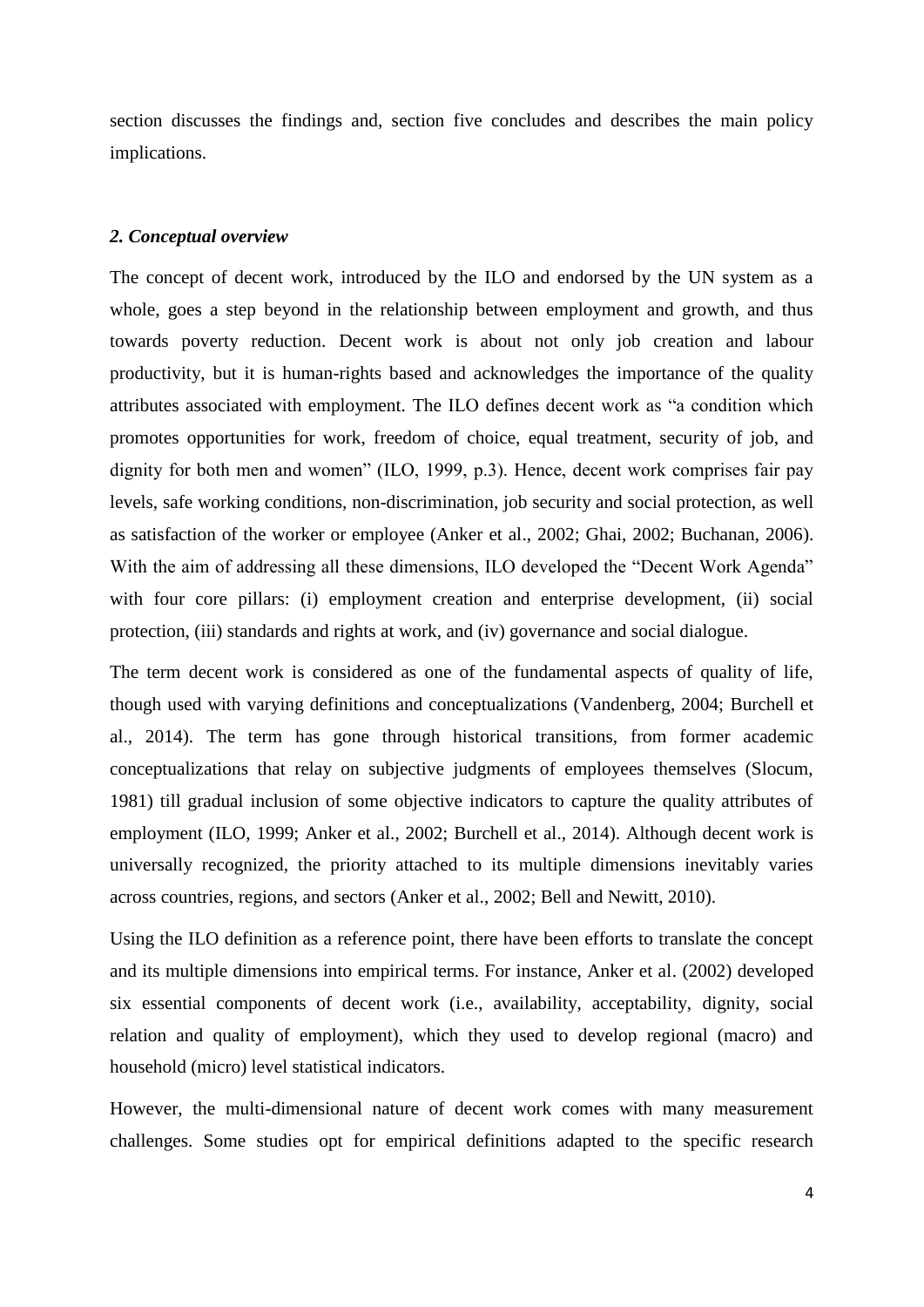questions and many of the choices seem dictated by the nature of the dataset at hand. For example, Pollin et al. (2007, p.3) in a work in Kenya translate decent work into empirical terms as "a work situation that enables the worker and his/her family to live above the defined poverty line". This definition is based on the premise that unless workers receive enough money to pay for the minimum living condition, there is less incentive and capability to invest their potential towards productivity. However, there arise questions related to the application of such measures in empirical work. For instance, one can argue that higher income does not necessarily reflect the quality of the job. The family might generate its income from more than one source, or the income earners in a family may do so with differences in quality of work. Ghai (2002) highlighted that it is rare and impractical to find a unique and best indicator for decent employment, and an index of combinations of some indicators could rather be robust. With the same token, prioritizing of indicators of decent work is much more complex than its theoretical inception, since those indicators are influenced by the social, economic and political conditions of the region on the one hand, and complications due to (uncertain) relationships of indicators on the other (ibid).

These measurement challenges become particularly pungent when applying decent work to the specific features of the agricultural sector and the rural settings in developing countries. In many developing countries, especially in sub-Saharan Africa, agriculture and rural non-farm activities have a significant potential to promote employment opportunities for the rural poor. Whilst acknowledging on-going processes of structural transformation, agriculture is the main sector of employment for a large share of the workforce of developing countries, including both on-farm self-employment and wage employment (World Bank, 2008; Davis et al., 2014), and it has a strong pro-poor potential (World Bank, 2008). In particular, smallholder agriculture constitutes the largest proportion of output in sub-Saharan Africa (Davis et al., 2014). As rural economies diversify and transform, off-farm jobs in commercial farms are gaining relevance, as well as in modern agro-industries and the distribution and retail segments of food markets (World Bank, 2008; Haggblade et al., 2010; FAO, 2012). And yet agricultural wage workers are often exposed to informal or casual work arrangements, also as these activities often remain subject to the performance and seasonal calendar of agriculture (Haggblade et al., 2010; FAO, 2012; ILO, FAO, IUF, 2007). Rural workers also suffer from other challenges and exclusions in the form of: unemployment or underemployment, poor quality and unproductive jobs, unsafe working conditions and insecure income, denial of rights, gender inequality, and inadequate protection at work, at times of disability and old age.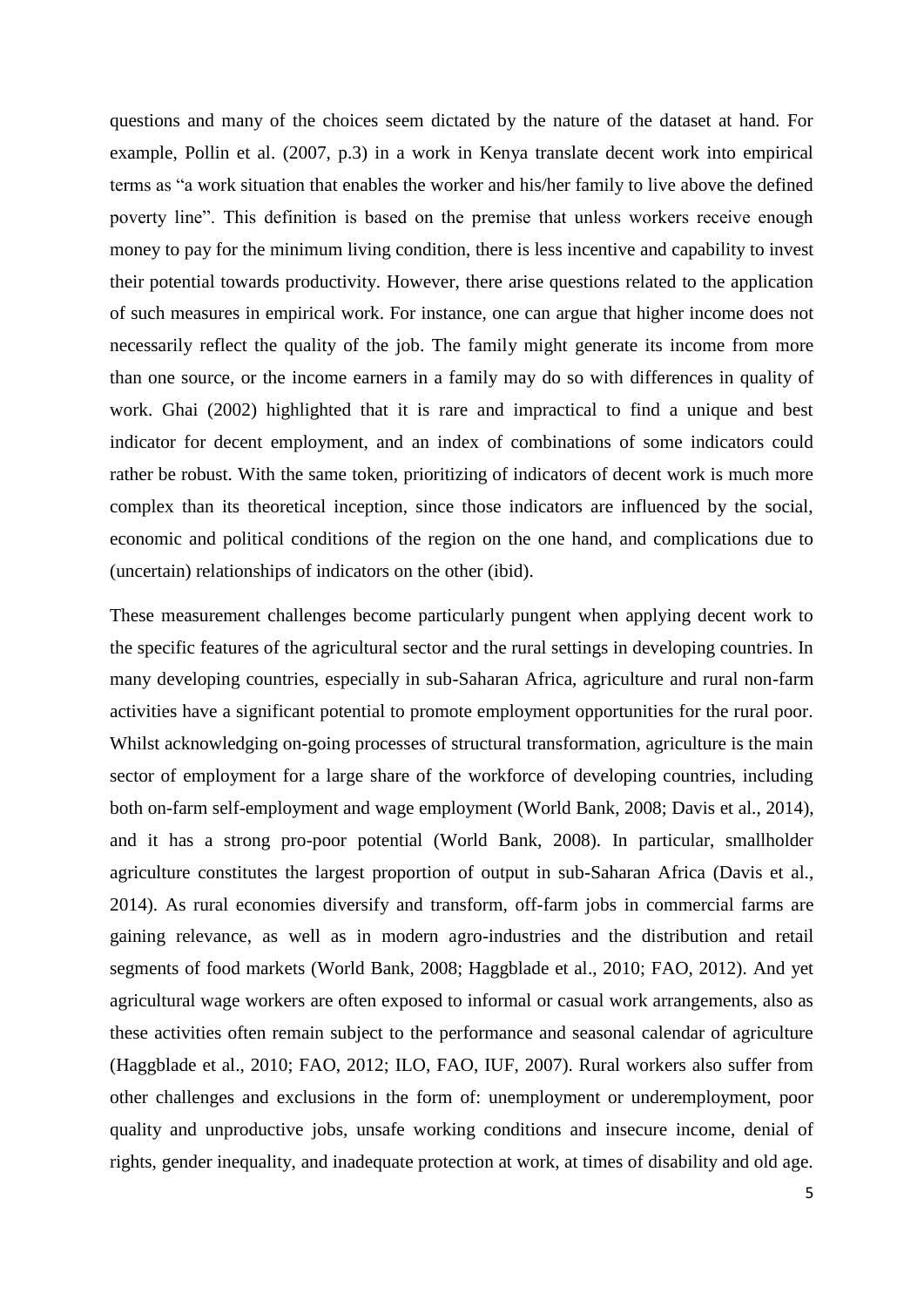These decent work deficits contribute to the vicious circle of rural poverty and food and nutrition insecurity (ILO, 2008; Fields, 2011; FAO, 2012, 2014).

Conversely, decent rural employment is employment that will contribute to break this cycle (FAO, 2012; 2014). The concept includes both agricultural and non-agricultural employment, as well as self-employment and wage employment<sup>1</sup>. And it is employment that complies with core labour standards<sup>2</sup>, provides sufficient income, reasonable working conditions, respects occupational safety and health standards and guarantees some level of protection, thereby empowering rural workers and their families to live a productive, healthy and dignified life.

Empirical analysis on decent rural employment needs to incorporate all these elements, while allowing adaptive conceptualization of it to the heterogeneous circumstances of rural work across diverse agricultural systems and regions. Overall, when translating these complex concepts into empirical terms, it is important to note that the conceptual discussion, specifically with regard to measurement and indicators, is still open and quite vivid.

Hence, for this paper, we have identified a number of indicators to capture several of the core dimensions of decent rural employment. The general presumption is that the more decent rural employment opportunities are - both in quantity and quality terms - the more likely there will be an improvement in the efficiency of employing resources in the agricultural production. The indicators used in the estimation procedure are selected also due to their appropriateness to the region in consideration (sub-Saharan Africa). In practice, the choice of indicators has also been conditioned by data availability, as well as the sample size and technical requirements of our empirical analysis. The analysis relies on Living Standards Measurement study-Integrated Surveys on Agriculture (LSMS-ISA) datasets, which include mainly household level data and a relatively limited set of questions on employment, for which indicators ought to be defined at the household level. Hence, exploiting the LSMS-ISA datasets in the two countries, we derive indicators for three out of four pillars of the decent work agenda<sup>3</sup>.

1

<sup>&</sup>lt;sup>1</sup> Rural employment covers any activity, occupation, work, business or service performed by rural people, for remuneration, profit, social or family gain, in cash or in kind, including both agricultural and non-agricultural activities. It therefore applies to waged and salaried workers as well as self-employed workers (including contributing family workers).

<sup>&</sup>lt;sup>2</sup> Core labour standards include: freedom of association and the effective recognition if the right to collective bargaining; the elimination of all forms of forced or compulsory labour; the effective abolition of child labour; and the elimination of discrimination in respect to employment and occupation.

 $3$  Data at disposal do not allow for capturing indicators for the fourth pillar of decent work, on social dialogue, nor the other dimensions of decent rural employment (such as occupational health and safety). Future research could enrich the analysis as new waves of datasets are released with richer information on rural labour.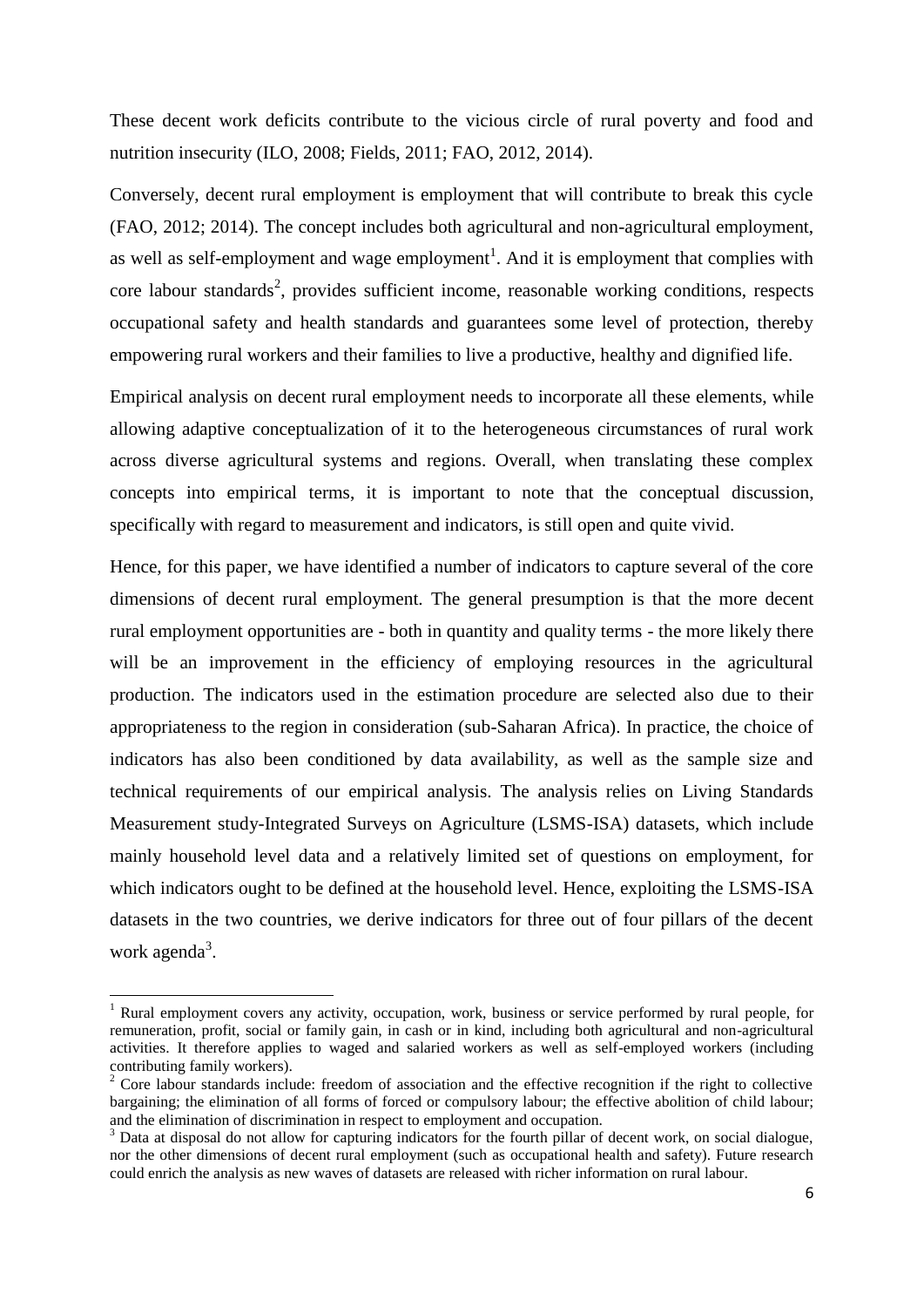Table (1) summarizes the decent rural employment indicators used in the paper, indicating the respective pillar of decent work, and the expected relationship with respect to the efficiency of agricultural production.

| Pillar of decent work      | Indicators used                 | Measurement                                    | Expected   |
|----------------------------|---------------------------------|------------------------------------------------|------------|
|                            |                                 |                                                | sign       |
| <i>Pillar1:</i> Employment | Employment to total             | Share of employed HH members                   | $+ve$      |
| creation                   | workforce ratio*                | to the household members active                |            |
|                            |                                 | and in the working age <sup>4</sup>            |            |
| <b>Pillar 2: Social</b>    | Receipt of cash and             | Total transfer from government                 | $+ve(-ve)$ |
| protection                 | food transfers†                 | and NGOs in Tanzanian Shilling                 |            |
|                            | PSNP and food for               | Total transfer from the                        | $+ve$      |
|                            | work‡                           | government in Ethiopian Birr                   |            |
|                            | Informal transfers‡             | Total informal cash, food and in-              | $+ve(-ve)$ |
|                            |                                 | kind transfers in Ethiopian Birr               |            |
| Pillar 3: Standards        | Child labour ratio <sup>†</sup> | Proportion of child labour from                | $-ve$      |
| and rights at work         |                                 | the total labour used for                      |            |
|                            |                                 | agricultural <sup>6</sup> activities by the HH |            |
|                            | Precarious                      | Proportion of HH seasonal and                  | $-ve$      |
|                            | employment ratio*               | casual labour from the total HH                |            |
|                            |                                 | agricultural workforce                         |            |

| Table 1: Decent rural employment indicators and expected relationship with efficiency |  |  |  |  |  |  |  |  |
|---------------------------------------------------------------------------------------|--|--|--|--|--|--|--|--|
|---------------------------------------------------------------------------------------|--|--|--|--|--|--|--|--|

*Notes: HH = household; \* Ethiopia & Tanzania;* † Tanzania; ‡ Ethiopia

Under pillar one of decent work, on the availability of employment opportunities, we use the ratio of employed household members to total household workforce<sup>7</sup>. Although it does not explicitly address the work conditions and income generated, this ratio captures the proportion of household members involved in productive work, either in terms of self-employment or in some kind of wage employment, from the total workforce available in that given household.

 4 Family members aged between 15 and 64 years.

<sup>&</sup>lt;sup>5</sup> Child labour ratio as an indicator is used only for Tanzania due to low response rates in Ethiopia.

<sup>&</sup>lt;sup>6</sup> It is only referred to agricultural activities of the household here, as for the other sectors there is no information provided in the dataset. To build the indicator, we use information on labour use for agricultural production activities (crop or tree management, livestock).

<sup>&</sup>lt;sup>7</sup> We have built this indicator adapting the "employment-to-population" ratio to our analytical setting and data at disposal. Hence, employment-to-total workforce ratio is measured using as numerator all those who were employed over the last 7 days reference period as self-employed, family work, part-time, casual or seasonal work on farm/off/ or non-farm, after controlling for those who are inactive (too young and too old, went for schooling, ill and physically incapable) to the total household workforce available as denominator.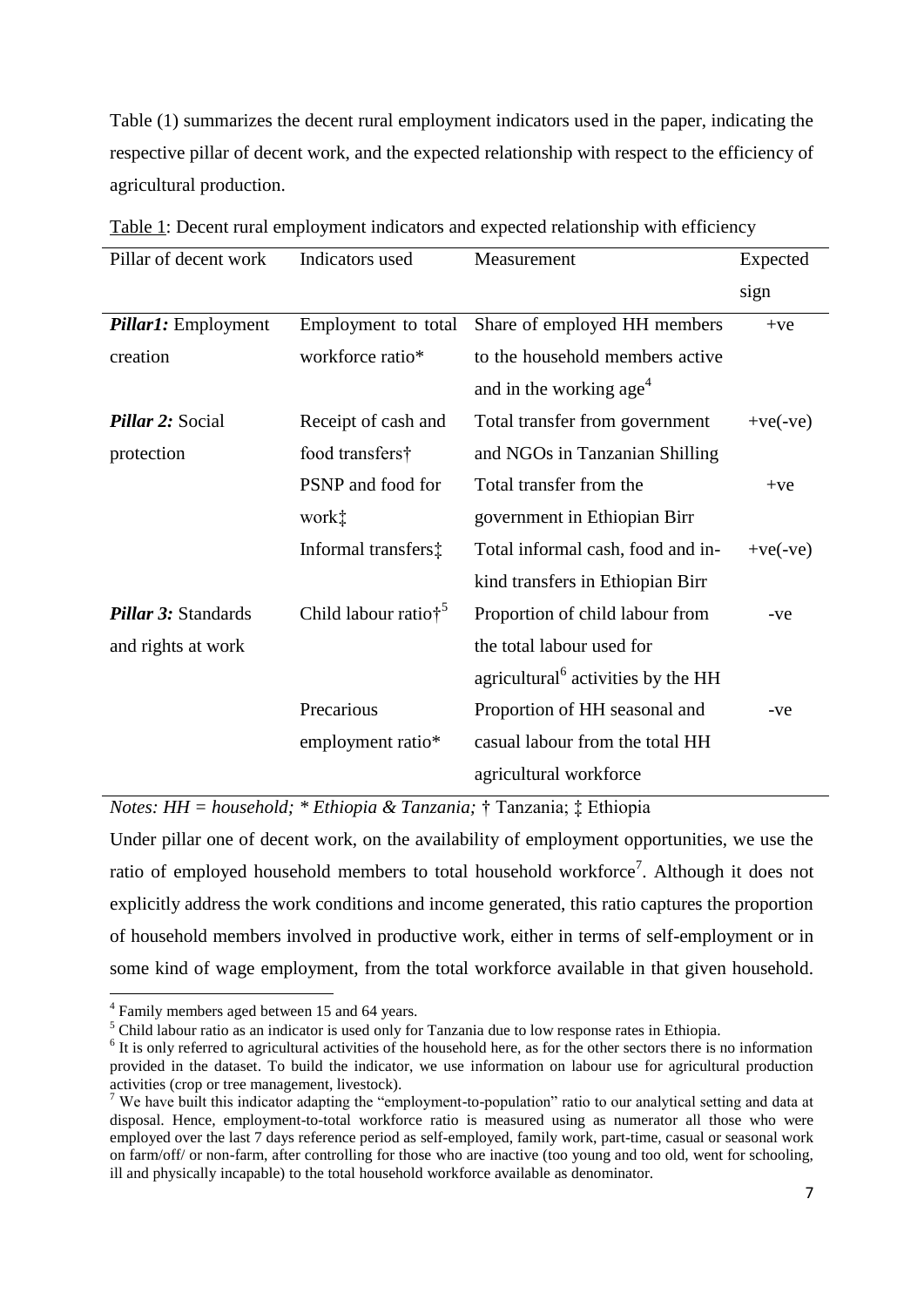For pillar two, on social protection, indicators capturing access to cash and food transfers are used in the model. We have accounted for differences in the social protection systems of the two countries, and also for the limited social protection coverage in rural areas that both systems have. We note as well the paucity of data in this domain. Hence, for Tanzania, we have used receipt of cash and food transfers<sup>8</sup>; and for Ethiopia, payments from the Productive Safety Net Programme (PSNP) and participation in food for work. In both countries, such programmes provide significant protection to smallholder producers and rural dwellers, especially given the limited outreach of insurance markets in rural areas of sub-Saharan Africa. In addition, for Ethiopia, we also consider cash and in-kind transfers, which are capture more informal forms of social protection through which households get support from relatives, neighbours and friends<sup>9</sup>. Pillar three on standards and rights to work is proxied through two indicators capturing forms of employment deemed non desirable or 'non-decent' in agriculture, namely ratio of child labour and precarious forms of work to total labour used for agriculture activities by a given household. Prevalence of child labour and precarious employment in agriculture are expected to influence the efficiency of production negatively.

## *3. Methodology*

#### *3.1. Theoretical Framework*

A single step approach integrating the production function and decent rural employment indicators is used in our estimation. In a poor smallholder farm context, however, it is not easy to integrate the concepts of labour supply in the production analysis. This could arise, according to Barrett et al. (2008), from the fact that, in a smallholder farm context, the major share of family labour is self-employed. This makes it difficult to estimate or to attach an economic value to labour. In addition, this could be associated to the rigidity of the rural labour market (expressed in terms of, for example, high search and transaction costs, locational preferences, etc.). Hence, we have assumed each household has an endowment of labour which can be used for household production activity in the form of self-employment, or it can be supplied to off and non-farm activities. Despite the possible differences in skill, experience and opportunity cost on the type of labour used, hired labour and family labour can be considered substitutes in agriculture (Sadoulet et al., 1998). In our analytical

<sup>&</sup>lt;sup>8</sup> It is an aggregate measure of free food distribution, food, cash and input for work, scholarships or bursaries for primary or secondary school from the government or NGOs (in Tanzanian Shilling).

<sup>&</sup>lt;sup>9</sup> It constitutes cash, food and in-kind transfers/gifts from friends, neighbours and relatives (in Ethiopian Birr).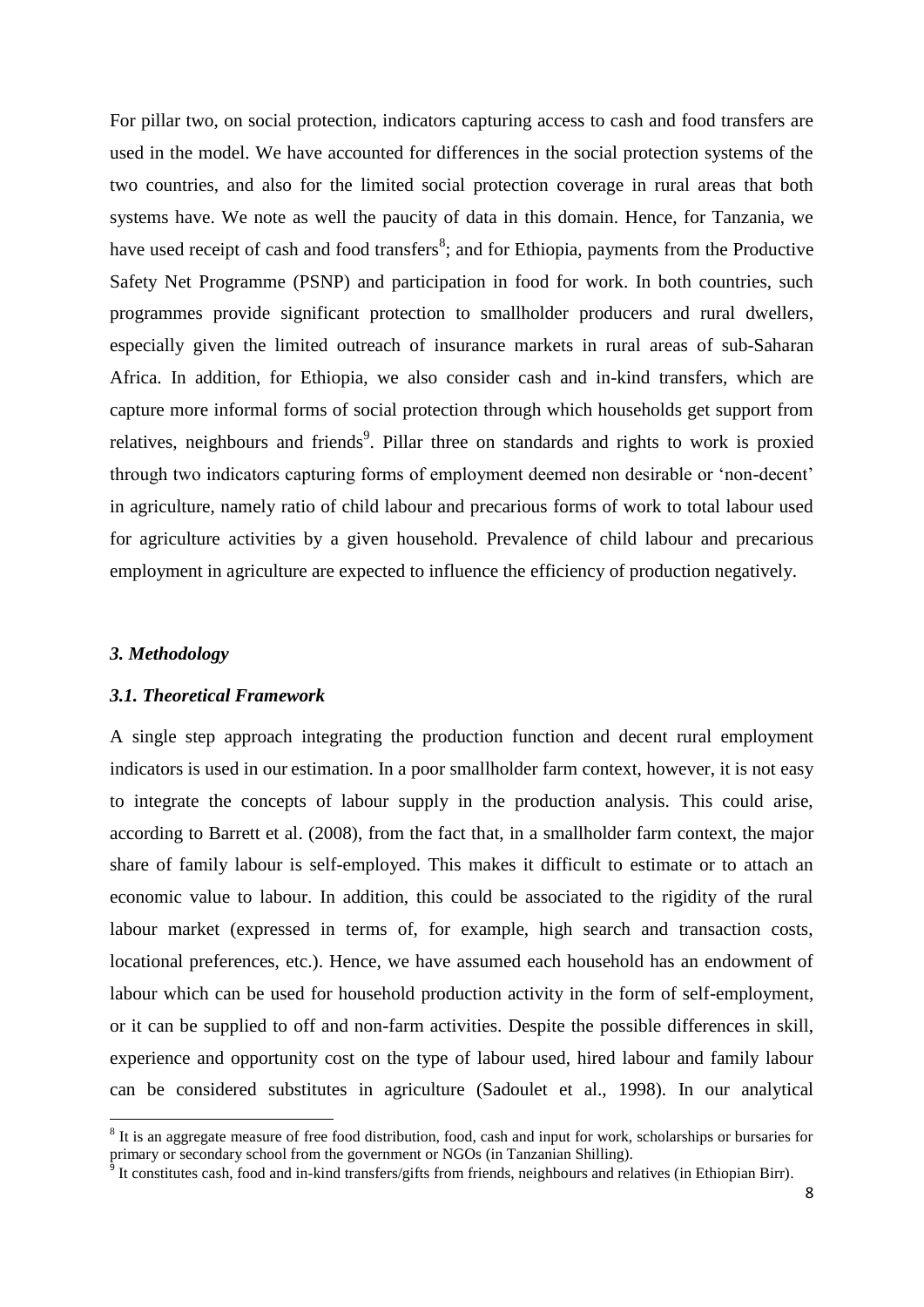framework, labour is treated as an important input in the production process, and thus is used in the production frontier estimation. The distance function approach builds a framework on the demand of labour, without any implicit or explicit assumption to limit the source (either family labour or hired labour) used in the production process. Labour supply and labour demand might not necessarily be equal, excess labour can be offered for employment and the household can hire labour in times of shortage. The decent rural employment indicators will be included as covariates in the efficiency component.

The construction of the production possibility frontier, either with parametric assumptions or piecewise constructions, is the fundamental step in efficiency estimation (Farell, 1957; Coelli et al., 2005). The role of decent rural employment in agricultural production efficiency is examined here in the context of smallholder farming, characterized by multiple crop and livestock production. Hence, a multi-output, multi-input production technology specification is required. Based on Farrell's (1957) work, the input-output transformation equation is adapted to the agricultural sector (e.g. Newman and Matthews, 2006; Rahman, 2009) as:

$$
S = \{(x, y): x \text{ produces } y\}
$$
\n
$$
(1)
$$

Where *S* is a certain technology, using input vector *x* to produce output vector *y*.

Figure 1 further illustrates the distance function using farms involved in the production of output (y) using two inputs  $(x_1 \text{ and } x_2)$  and assuming constant returns to scale.





Source: Coelli et al., 2005, p. 52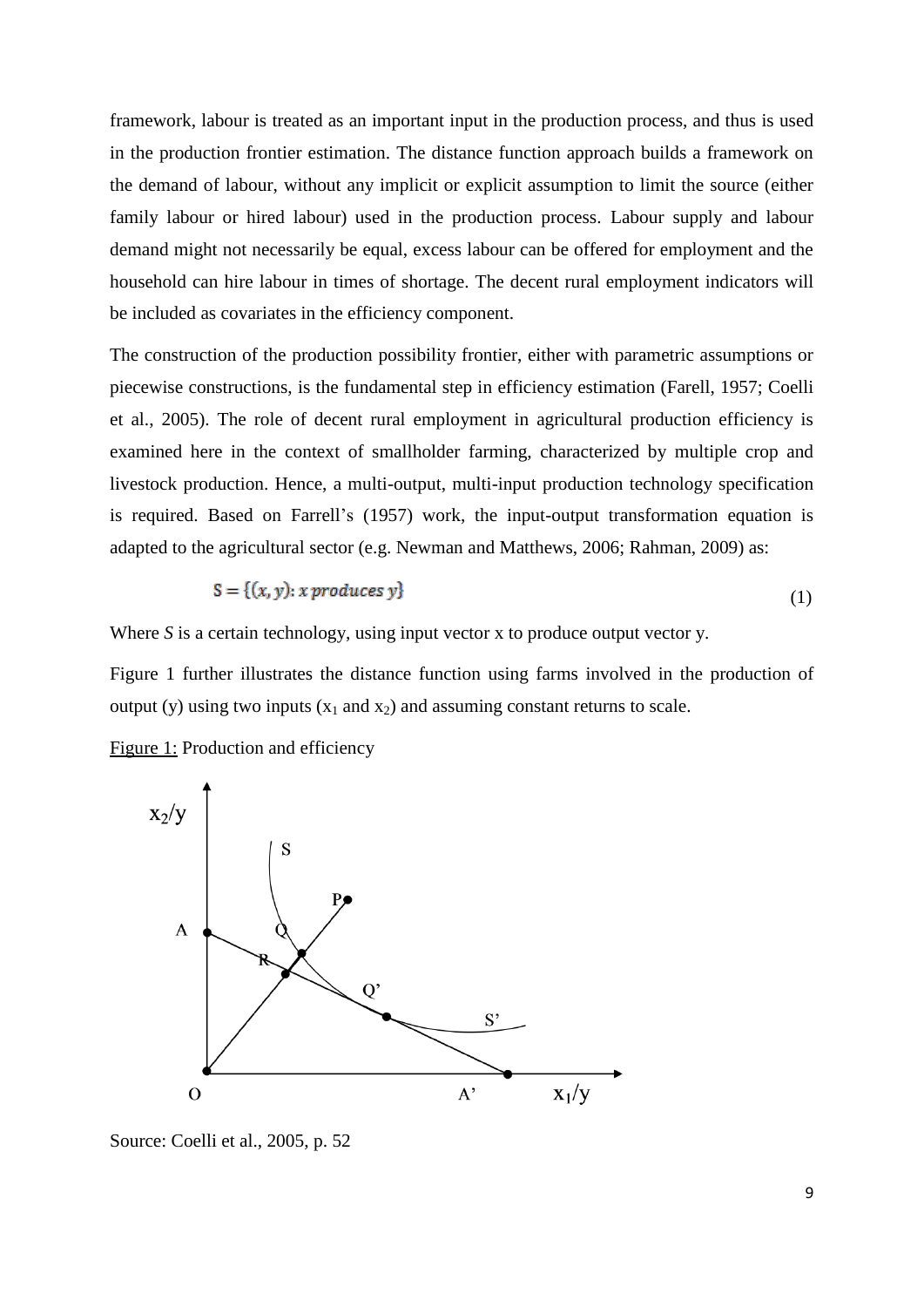SS' represents the isoquant of fully efficient farms. If a farm uses combination of inputs represented by point P, it is considered technically inefficient. The distance QP represents such technical inefficiency, which empirically proxies the amount of all inputs that the farm could (proportionally) reduce without a reduction in output. The technical efficiency (TE) of a farm can be measured by the ratio (TE=  $OQ/OP$ ), which takes values between 1 and 0, and where value one implying the farm is fully technically efficient. In the figure, point O is technically efficient.

In a parametric setting with more than one output, a Stochastic Distance Function (SDF), either input or output oriented can be employed for efficiency analysis. The SDF approach has a number of advantages over the deterministic approach as it can better differentiate noise (e.g., weather variation, measurement error etc.) - which is relatively common in agriculture and in rural labour data - from technical inefficiency effects and thus enables single-step efficiency estimation. It also extends the classical Stochastic Frontier Analysis (SFA) with the accommodation of more than one output in the estimation procedure (Kumbhakar and Lovell, 2000; Coelli et al., 2005). The input oriented approach is based on the radial contraction of the input use of firms (farms, in this paper) that brings the farm to the isoquant. The output approach on the other hand tries to find the radial expansion of the outputs while keeping the level of input use.

This parametric approach has the necessary technical features<sup>10</sup> to empirically evaluate the relationship between decent rural employment and technical efficiency of farms (Kumbhakar and Lovell, 2000; Coelli et al., 2005; Newman and Matthews, 2006; Rahman, 2009).

Distance function can be represented in a mathematical model as:

1

$$
d_i^I = d^I(x_{1i}, x_{2i} \dots x_{Ni}, y_{1i}, y_{2i} \dots x_{Mi})
$$
\n(2)

$$
d_i^o = d^o(x_{1i}, x_{2i} \dots x_{Ni}, y_{1i}, y_{2i} \dots x_{Mi})
$$
\n(3)

Where equation (2) and (3) illustrate the respective representations of input and output oriented distance function  $(d_i)$  in a technological set of producing M number of outputs  $(y)$ using N number of inputs  $(x)$ .

According to Kumbhakar et al. (2007), technology with distance function representation can be defined as:

 $10$  For example, factoring out the noise, multi-output setting in mixed crop-livestock production etc.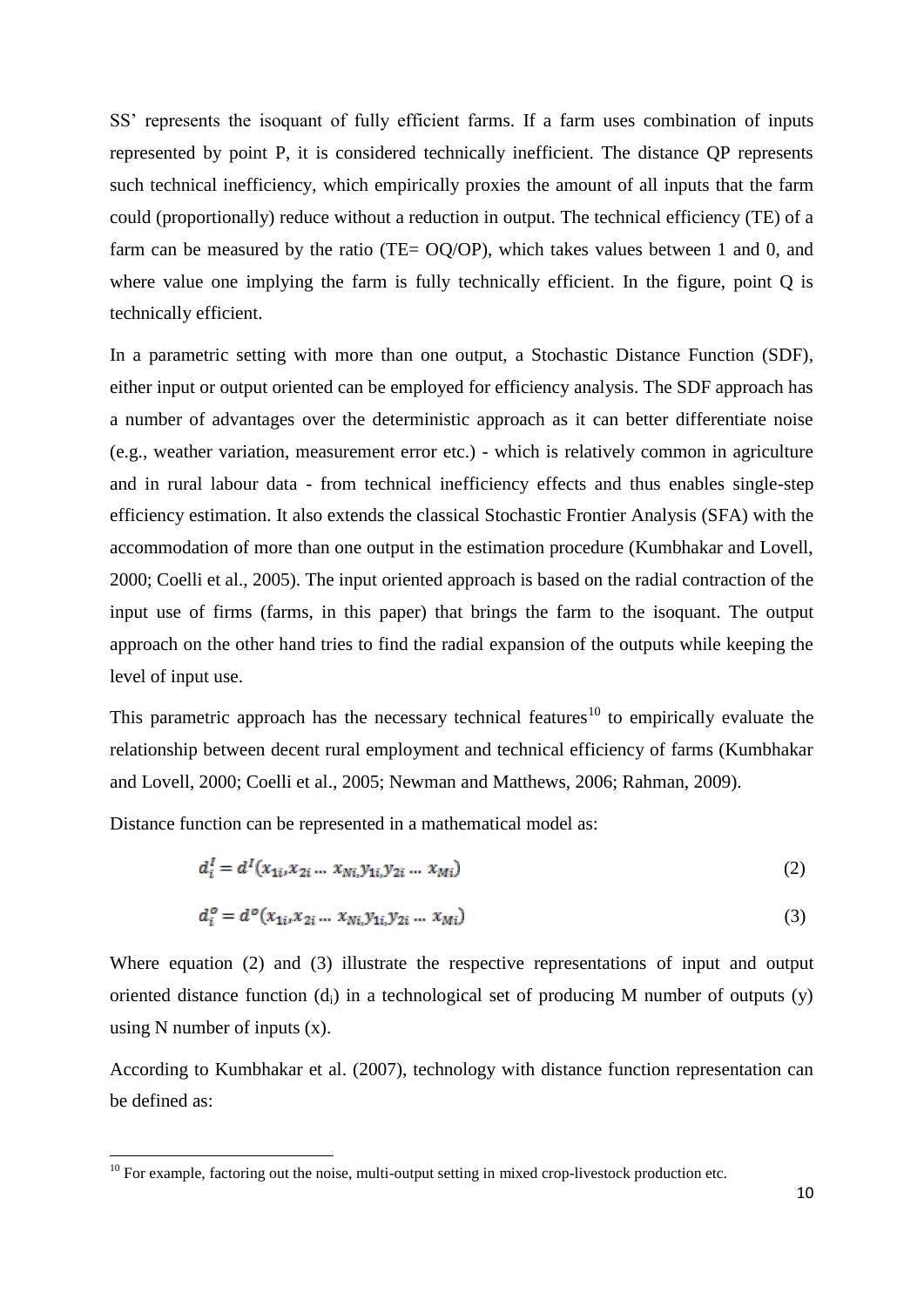$$
1 = f(y, x, \beta) \cdot \exp(v + u) \tag{4}
$$

Or in logarithmic expression

$$
0 = ln f(y, x, \beta) + v + u \tag{5}
$$

Where x and y are vectors of inputs and outputs respectively,  $\beta$  is a vector of technological coefficients, v is the classical noise component and u is the one sided random term representing inefficiency. Lovell et al. (1994), with an underlying homogeneity concept, specified an output oriented distance function approach as:

$$
D_0(x, \mu y) = \mu D_0(x, y) \tag{6}
$$

This implies that by choosing one of the outputs arbitrarily (Coelli and Perelman, 1996; Irz and Thirtle,  $2004$ ) to normalize the equation, for example  $M<sup>th</sup>$  output of farms, and setting  $\mu = 1/y_M$ , we will reach to:

$$
D_0(x, y/y_M) = D_0(x, y)/y_M
$$
\n(7)

By integrating it with the functional relationships presented in equation (4) and (5), the right hand side of equation (7) can be concisely specified in a functional form as:

$$
\ln(D_{0i}(x, y)/y_{Mi}) = \ln f\left(\frac{y_{mi}}{y_{Mi}}, x, \beta\right) \tag{8}
$$

After simple mathematics and rearrangement of the terms in the equation, the specification can finally be reduced in to:

$$
\ln(D_{oi}(x, y)) - \ln(y_{Mi}) = \ln f \left( \frac{y_{mi}}{y_{Mi}}, x, \beta \right) \tag{9}
$$

By replacing the distance parameter with the error term (a composition of the noise component  $v_i$  and the inefficiency parameter  $u_i$ ), it can be observed that this coincides with the classic stochastic specification of the input-output relationship.

$$
-\ln y_{Mi} = \ln f(\frac{y}{y_M}, \mathbf{x}, \beta) + v_i + u_i \tag{10}
$$

One of the relevant questions regarding this estimation procedure could be the possibility of simultaneous equation bias, which results from the incorporation of output terms in the righthand side of the equation. Such a case could lead to biased estimates of both coefficients and the inefficiency term (Coelli et al., 2005). However, as equation (10) shows, in only the ratios of the outputs are used as explanatory variables in the specification and are assumed exogenous. The estimation of inefficiency is estimated based on the output ratios and not with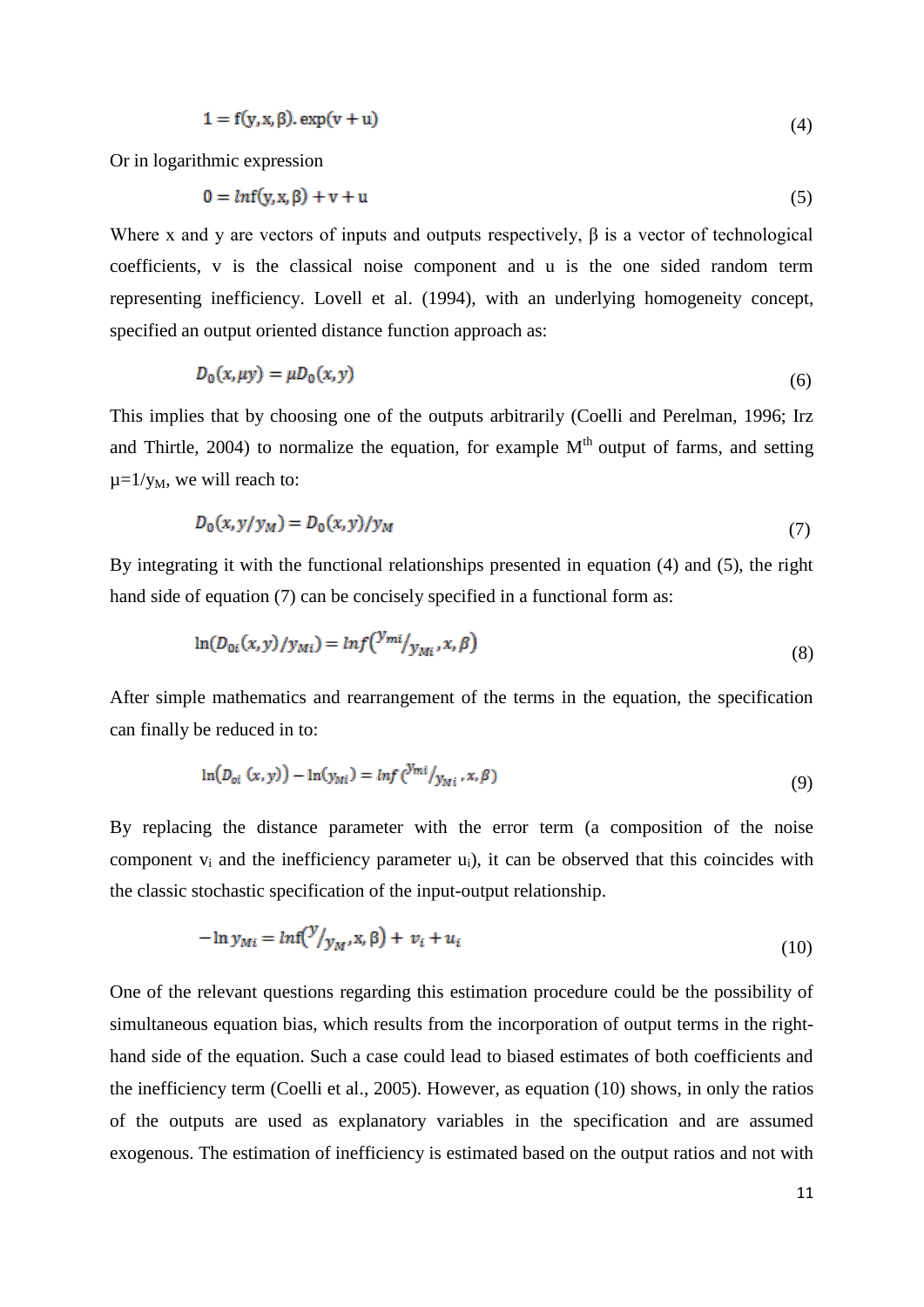the output measure itself, and these are uncorrelated with the residual (Coelli and Perelman, 1999;2000). Kumbhakar and Lovel (2000) noted that the output ratio as a regressor in the distance function is less susceptible to endogeneity problem. In the formulated specification, we are dealing with radial expansion or contraction of outputs and inputs respectively, and these ratios are constant for each term (Coelli and Perelman, 1996).

With the distributional assumption of Aigner et al. (1977) for the two error components, v and u, and a follow-up application of maximum likelihood technique, we can single out the efficiency estimates. Aigner et al. (1977) assume that the error term (v) is independently and identically distributed  $N(0, \delta_v^2)$  independently and identically distributed with mean zero and standard deviation  $\delta^2$ . According to Battese and Coelli (1995), with a more generalized assumption of truncated normal distribution, u are iid  $N^+(\mu, \delta_u^2)$  – independently and identically distributed (iid) half normal random variables with a scale parameter  $\delta_u^2$ .

Finally, technical efficiency of farm households in the production of mixed outputs will be calculated as:

$$
TE_0 = \exp(-u_i^+) \tag{11}
$$

Battese and Coelli (1995) developed a single step maximum likelihood procedure to estimate both the parameters of distance function frontiers and factors that determine the technical efficiency of farms. Accordingly, this can be done by integrating the following equation to the estimation procedure.

$$
\mu_i = \alpha_0 + \sum \alpha_n Z_{ni} + \varepsilon_i \tag{12}
$$

Where  $\mu_i$  is the conditional mean of  $u_i$  from the first estimation procedure,  $Z_i$ 's are vectors of household parameters to explain the inefficiency parameter,  $\varepsilon_i$  is the statistical noise, and  $\alpha$ 's are the unknowns that will be estimated in the procedure.

## *3.2. Data and Empirical Model*

Ethiopia and Tanzania are the case studies used to test the hypothesis. While the two countries are diverse in many ways, their agriculture sectors are deemed representative of many sub-Saharan African countries. Namely, predominantly rural realities where agriculture is the mainstay of the economy, and is mainly composed of smallholder, subsistence-oriented farming activities as well as significantly dominated by crop-livestock mixed production systems. For the study, we have used cross-section data of the Living Standards Measurement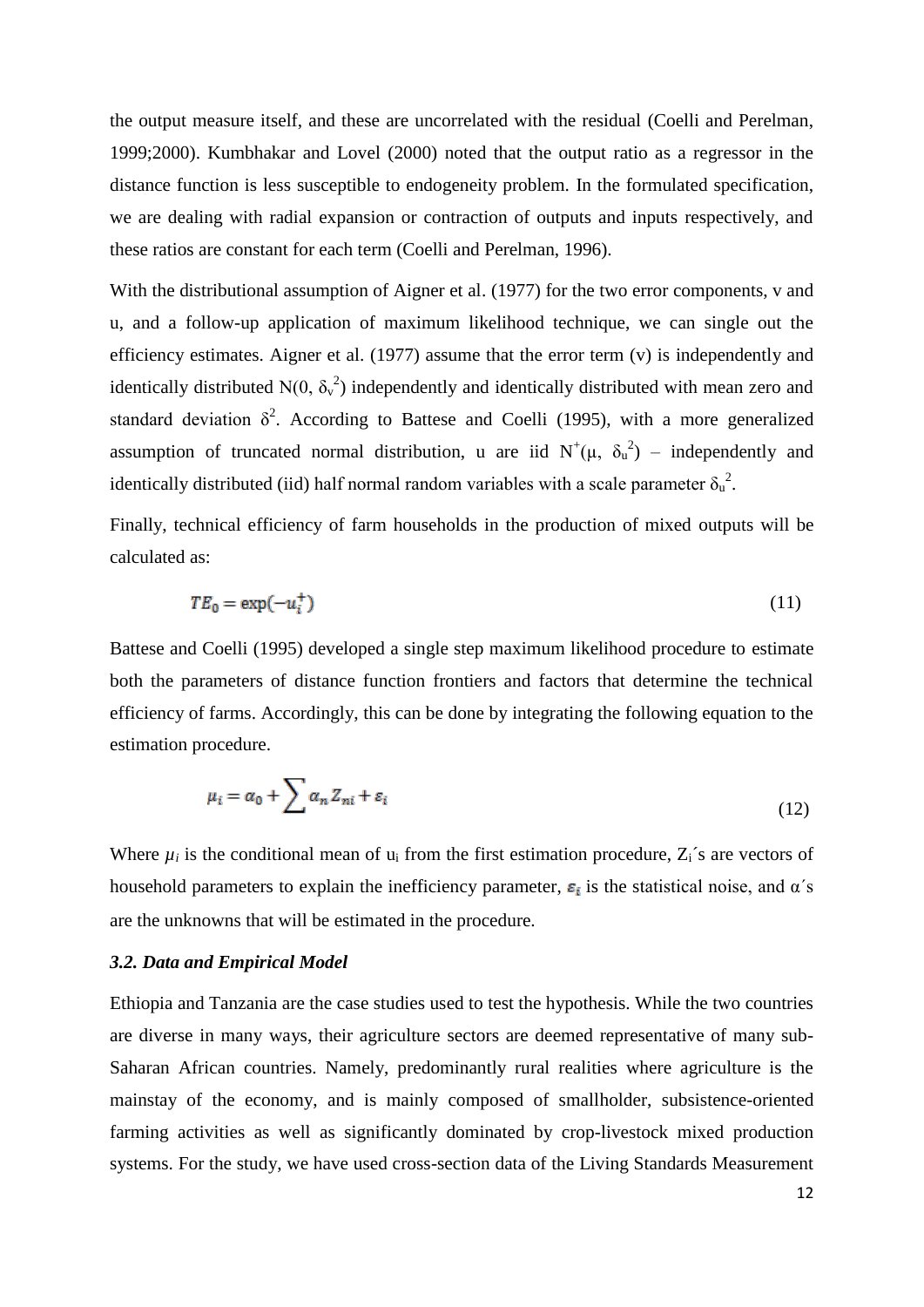study-Integrated Surveys on Agriculture (LSMS-ISA) collected by the Development Research Group of the World Bank in 2011.

The LSMS-ISA data were collected from randomly selected farm households (3,890 from Ethiopia and 3,924 from Tanzania) using a multi-stage sampling procedure. The dataset comprises of households living in small towns, who based their livelihood on non-farm activities and shows missing values with respect to key input and output components. Some farmers in the sample might not supply their produce (one or more products, or the entire harvest) to the market and they fail to respond to questions related to selling prices of the commodities in their production schedule. In such cases, we have used the opportunity cost approach to estimate the value of production using regional averages of prices of commodities. After taking out those cases that cannot fit in the estimation procedure, the respective country samples used in this paper total, respectively, 1,346 observations, in Ethiopia; and 931 observations, in Tanzania.

Existing analytical work on the empirical efficiency of peasant (smallholder) agriculture provides various approaches to classify the output from the production process. For example, Chavas et al. (2005) in their work in Gambia used a very detailed classification of outputs (vegetables, fruits, rice, sorghum and millet, groundnut, maize and cassava, and off-farm income from wages or self-employment), while ignoring livestock production due to lack of data. Conversely, Coelli et al. (2004) used a more aggregated approach that included the value of subsistence crops, cash crops and coffee production. The empirical choice of outputs and aggregation levels is determined by the type of production technology, availability of data, sample size (to keep some level of degree of freedom) and the requirements of the estimation procedures (Coelli et al., 2004; Chavas et al., 2005).

In our estimation procedure, we have aggregated the outputs as the annual value of crop harvest and value of livestock production per household $11$ , valued in the respective local currencies (*Birr* in Ethiopia and *Shilling* in Tanzania). The value of these outputs is calculated using an opportunity cost method, by using the price of the sold proportion to calculate the return of the unsold items. Cultivated land per household (in hectares), labour use<sup>12</sup> (both family labour and hired labour as adult equivalent), and the intermediate input<sup>13</sup> expenditure

**.** 

<sup>&</sup>lt;sup>11</sup> Value of livestock production is the sum of the total cash received from live animal net sales, animals for home consumption and the value of other products sold and used by the household.

 $12$  Labour use is measured in terms of the number of days worked on the farm.

<sup>&</sup>lt;sup>13</sup> Intermediate inputs include here seeds, fertilizer, chemicals, feed, medication for livestock, etc; and we include both purchased and self-consumption (the latter being own production used as an input for other activities).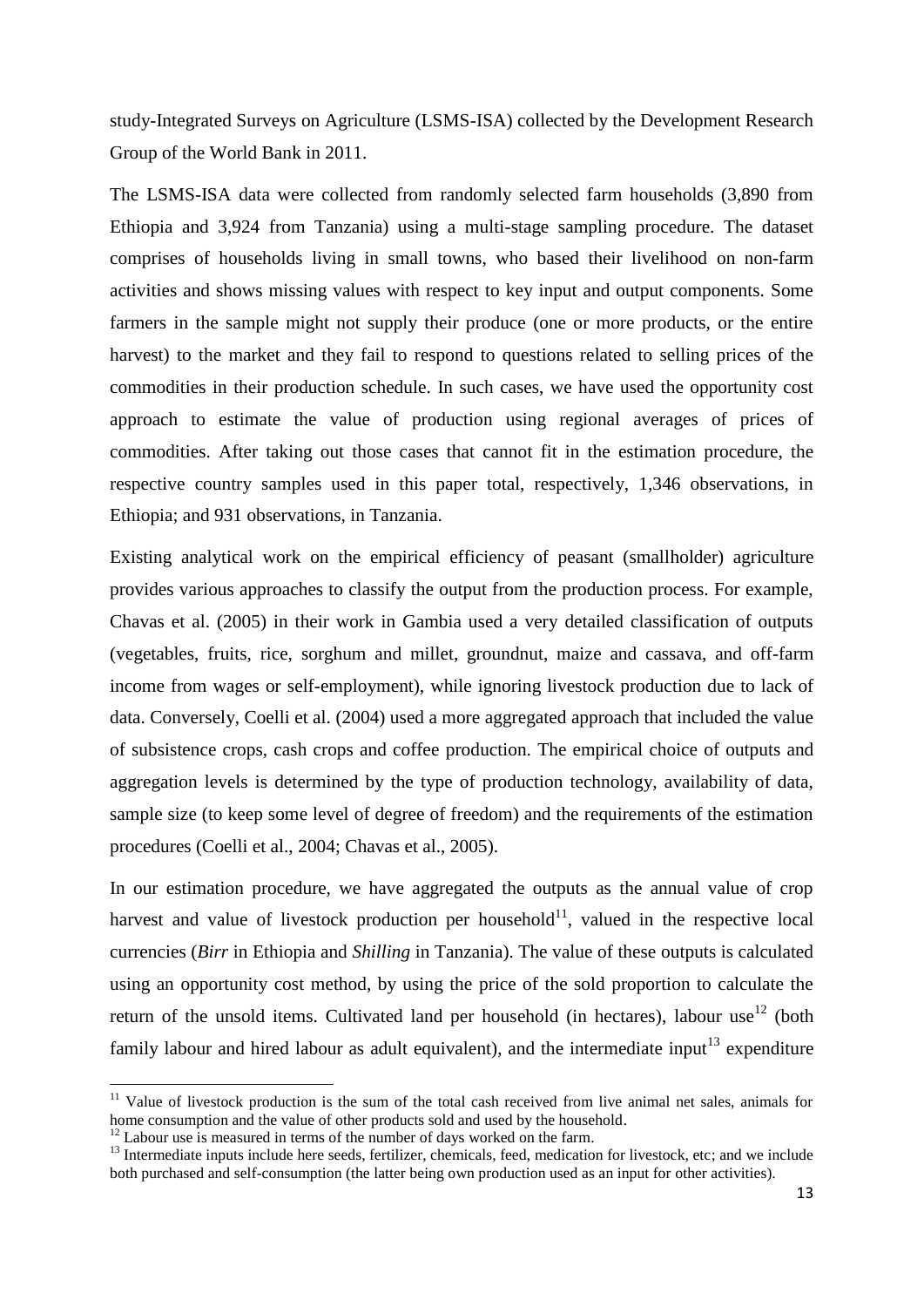(in *Birr and Shilling* in Ethiopia and Tanzania respectively) are the common inputs directly used in the production process, for which there are observations in the datasets at disposal, and are used as explanatory sets in the estimation procedure.

The most commonly used production function in agricultural production estimation is a translog function. One of the most important reasons is that this functional form is preferred for the flexibility in its form. This helps to capture the transformation relationship of inputs and outputs (Aigner et al., 1977; Coelli and Perelman, 1999; Sauer et al., 2006). In addition to this empirical importance, some of the functions, such as Cobb-Douglas violate important curvature properties (e.g., convexity) (Coelli and Perelman, 2000; Fare et al., 2005).

Building upon equation (10), the empirical model with translog specification looks like:

$$
-\ln Crop = \beta_0 + \beta_1 \ln \left( \frac{livest}{crop} \right) + \beta_2 \ln (Land) + \beta_3 \ln (intinput) + \beta_4 \ln Labor
$$
  
+0.5 $\alpha_1$ (lnLand)<sup>2</sup> + 0.5 $\alpha_2$ (lnintinput)<sup>2</sup> + 0.5 $\alpha_3$ (lnLabor)<sup>2</sup> +  $\alpha_4$ (ln Land \* ln intinput)  
+ $\alpha_5$ (ln Land \* lnLabor) +  $\alpha_6$ (lninterinput \* lnLabor) +  $\alpha_7$ (ln(<sup>livest</sup>/crop) \* lnland)  
+ $\alpha_8$ (ln(<sup>livest</sup>/crop) \* lnlabbor) +  $\alpha_9$ (ln(<sup>livest</sup>/crop) \* lnintinput) +  $v_i$  +  $u_i$  (13)

Regional dummy (used as an explanatory variable to capture unobservable characteristics), age and sex of the household head, age dependency ratio, livestock holding in tropical livestock unit (TLU), access to extension services, diversification index, access to credit, distance to the nearest market, and the set of decent rural employment indicators (as defined in section 2, table 1) are used in the estimation to explain technical efficiency of the households in the use of inputs in the production process. Almost all of the covariates are used in the estimation procedure for both countries, except for some variables with too few observations in the respective country.

Using the empirical extensions of the model by Battese and Coelli (1995), the technical inefficiency function (equation 12) will be integrated with the output oriented distance function, presented in equation (13).

The indicator used to explore the effect of specialization in production activities on the overall technical efficiency of farms, referred to as concentration index in the literature, is specified by the Ogive index. This index was developed by Ali et al. (1991) and measures the deviation from full diversifications (equal distribution of output shares) among production activities (Coelli and Fleming, 2004).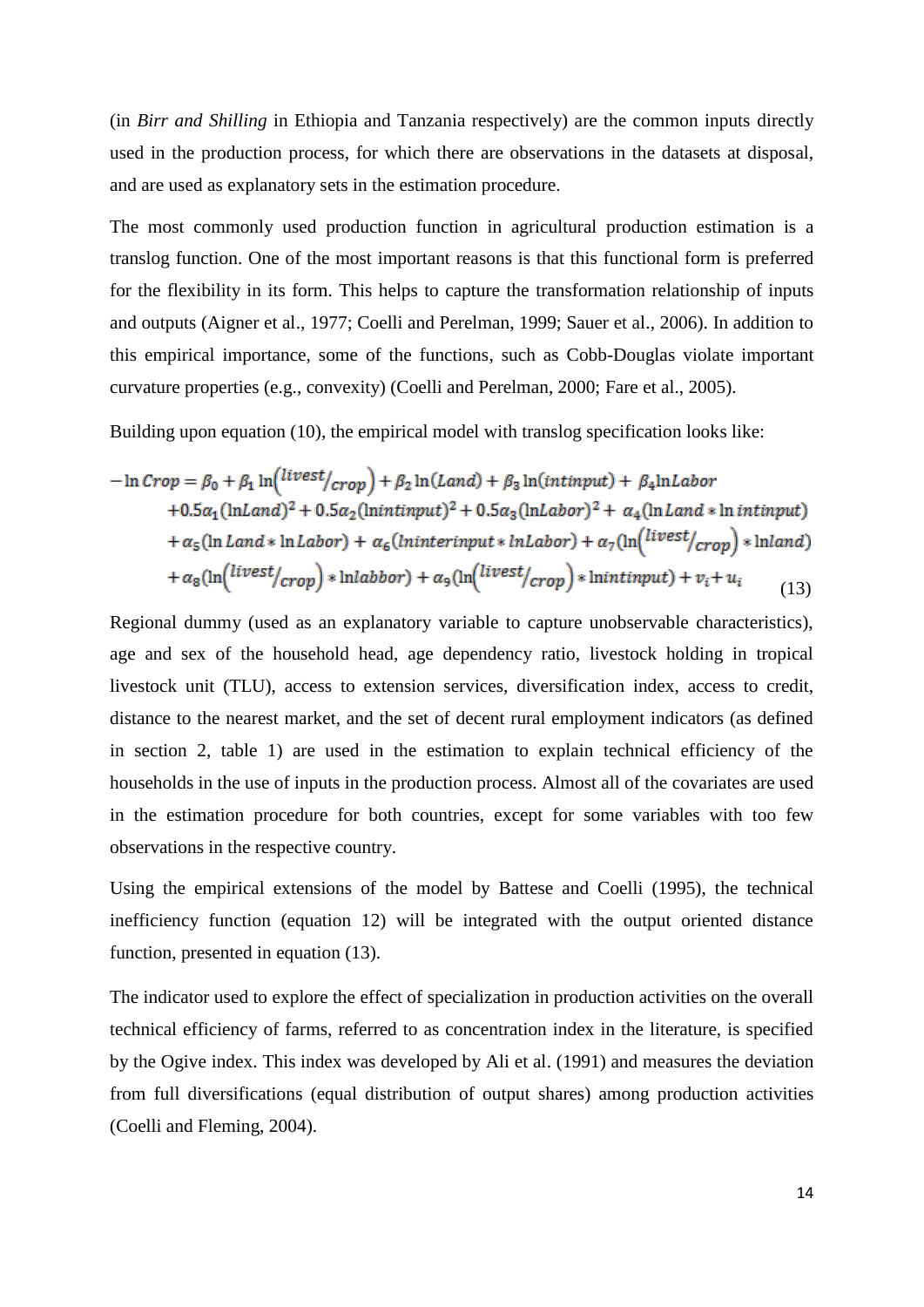$$
Ogive = \sum_{n=1}^{N} \frac{\left(X_n - \left(1/\right_N\right)\right)^2}{1/\left_N\right)}
$$
\n(14)

N is the total production activities and  $X_n$  is the share of the income from production activities (crop, livestock production and off and non-farm activities).

#### *4. Results and Discussions*

#### *4.1. Descriptive statistics*

Table 2 presents the descriptive statistics of the whole sample to give an overall picture of the households in the two countries included in the analysis. The average landholdings in Ethiopia and Tanzania are 1.2 and 3.34 hectares, respectively. The sample includes croplivestock mixed production system, which has been practiced by most of the farm households. There is diversity in the production systems across regions of both countries. For instance, such diversity is clearly observed in differences in terms of livestock ownership: in mixed crop-livestock production systems few animals seem to be kept primarily for draft power requirements and risk coping strategy; whereas agro-pastoral households keep quite a relatively larger number of livestock (cattle) as their primary (and sometimes single) income source. Around 86% and 83% of the sample households are male headed; and about 40% and 26% of the household heads in the sample are illiterate (i.e., cannot read and write), in Ethiopia and Tanzania, respectively.

The availability of productive and gainful employment is captured through the ratio of employed members in the household to total household members available for work. The average value for this ratio is around 80% in both countries, which is a little lower than the average labour force participation rate of about 86% in Ethiopia and 90% in Tanzania (World Economic Forum Report, 2013). As described in table 1, the indicator for the prevalence of precarious employment includes casual (short term contracts) and seasonal work to total workforce engaged in the agricultural production activities of the household. Participation of women in agricultural activities ranges from 14% in Ethiopia to 48% in Tanzania. Based on the data at disposal, child labour in the sample for Tanzania is around about 6% of the total agricultural labour used by the household. The average proportion of employment in the precarious category to the total labour is 0.06 in Ethiopia and 0.09 in Tanzania. These low values may be explained by the limited use of hired labour among smallholders in the sample,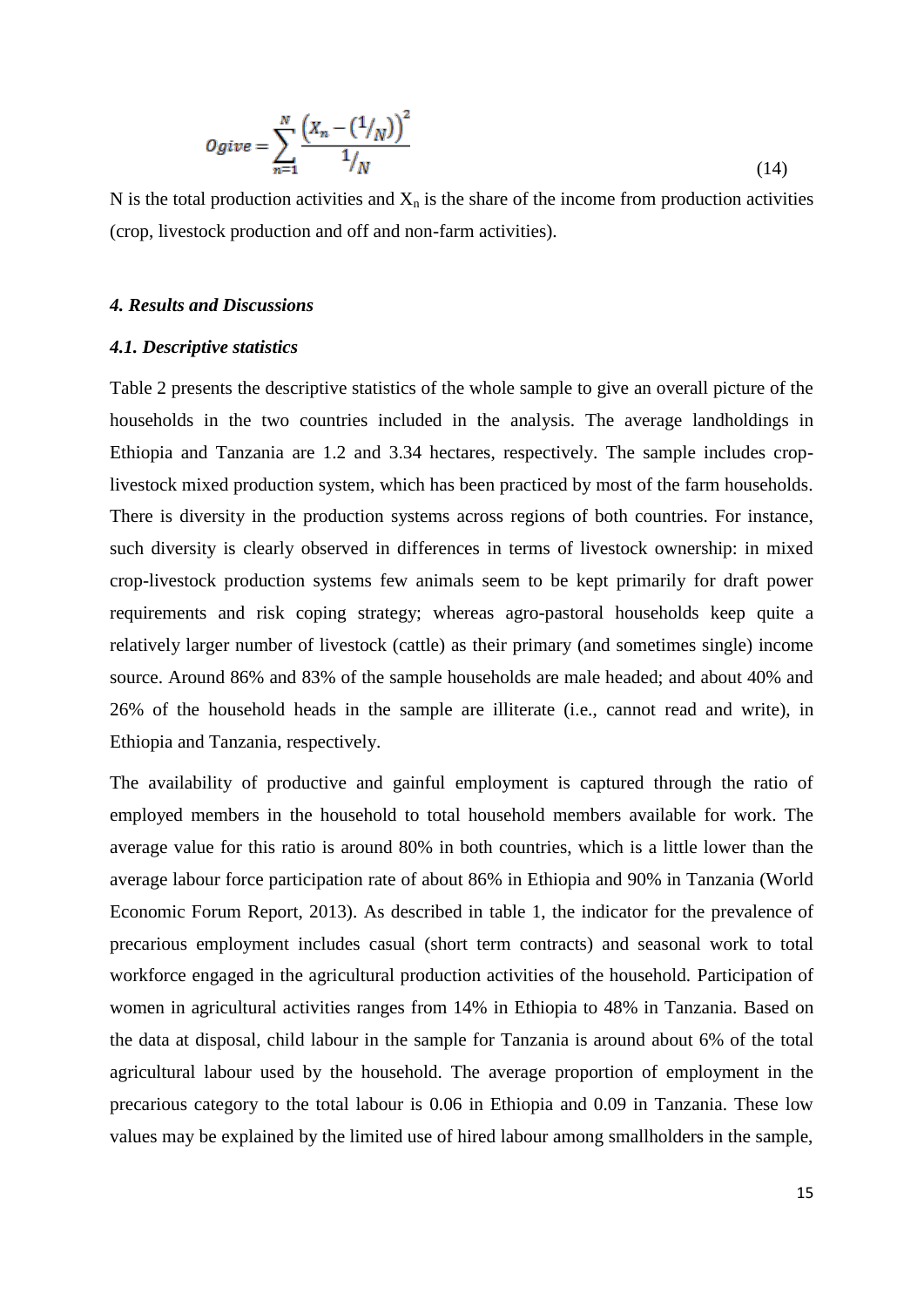who are mainly subsistence producers and may rely on family members, and thus only limited labour is outsourced.

In terms of social protection, participation in PSNP and food for work program in Ethiopia and cash, food and in-kind transfers from the government and NGOs in Tanzania are social protection schemes captured through this analysis. In addition, cash, food and in-kind transfers from relatives, friends and neighbours in Ethiopia are considered as informal social protection options.

| Variables                       | Units      |                 | Ethiopia (N=1346) |              | Tanzania (N=931) |  |
|---------------------------------|------------|-----------------|-------------------|--------------|------------------|--|
|                                 |            | Mean            | Std. dev.         | Mean         | Std. dev.        |  |
| Age of the Household head       | Years      | 44.19           | 14.20             | 47.58        | 14.32            |  |
| Age dependency ratio            | $\%$       | 1.25            | 0.91              | 1.14         | 0.82             |  |
| Land                            | Hectares   | 1.21            | 1.93              | 3.34         | 5.19             |  |
| Cost of intermediate inputs     | Monetary   | 463.21          | 812.03            | $1.41e+05$   | $2.66e + 05$     |  |
| Labour                          | adult      | 122.54          | 150.95            | 164.36       | 156.72           |  |
|                                 | equivalent |                 |                   |              |                  |  |
| Value of crop harvest           | Monetary   | 7989.74         | 16169.94          | $4.58e + 06$ | $1.05e + 08$     |  |
| Value of livestock              | Monetary   | 3068.23         | 8909.06           | $1.45e+06$   | $1.56e+07$       |  |
| Livestock                       | <b>TLU</b> | 5.82            | 4.68              | 1.84         | 6.56             |  |
| Concentration index             | Index      | 1.58            | 0.55              | 1.06         | 0.56             |  |
| PSNP and food for work          | Monetary   | 41.19           | 391.65            |              |                  |  |
| Cash, food and in-kind transfer | Monetary   | $\frac{1}{2}$   | $\frac{1}{2}$     | 3889.67      | 9594.71          |  |
| Informal transfers              | Monetary   | 214.71          | 1192.86           |              |                  |  |
| Employment to workforce ratio   | $\%$       | 0.80            | 0.25              | 0.81         | 0.26             |  |
| Precarious employment ratio     | $\%$       | 0.07            | 0.17              | 0.09         | 0.17             |  |
| Women labour ratio              | $\%$       | 0.14            | 0.27              | 0.48         | 0.22             |  |
| Child labour ratio              | $\%$       |                 |                   | 0.06         | 0.12             |  |
| Distance to major road          | kilometres | 18.43           | 18.91             | 14.81        | 23.05            |  |
| Annual precipitation            | mm         | 942.39          | 373.38            | 1061.16      | 221.02           |  |
| Wettest quarter precipitation   | mm         | 613.93          | 240.51            | 570.45       | 128.08           |  |
| Value of crop harvest           | Monetary   | 7989.74         | 16169.94          | $4.58e + 06$ | $1.05e + 08$     |  |
|                                 |            | Dummy variables |                   |              |                  |  |
|                                 |            |                 | Ethiopia          | Tanzania     |                  |  |
|                                 | Group      |                 | Percent           | Percent      |                  |  |
| Sex of the household head       | Male       |                 | 86.26             |              | 82.71            |  |
|                                 | Female     |                 | 13.74             |              | 17.29            |  |
| Household head literacy         | Illiterate |                 | 39.52             |              | 25.99            |  |
|                                 | Literate   |                 | 60.48             |              | 74.01            |  |
| Access to credit                | With       |                 | 26.15             |              | 3.11             |  |

Without 73.85 96.89

Table 2: Descriptive statistics of the sample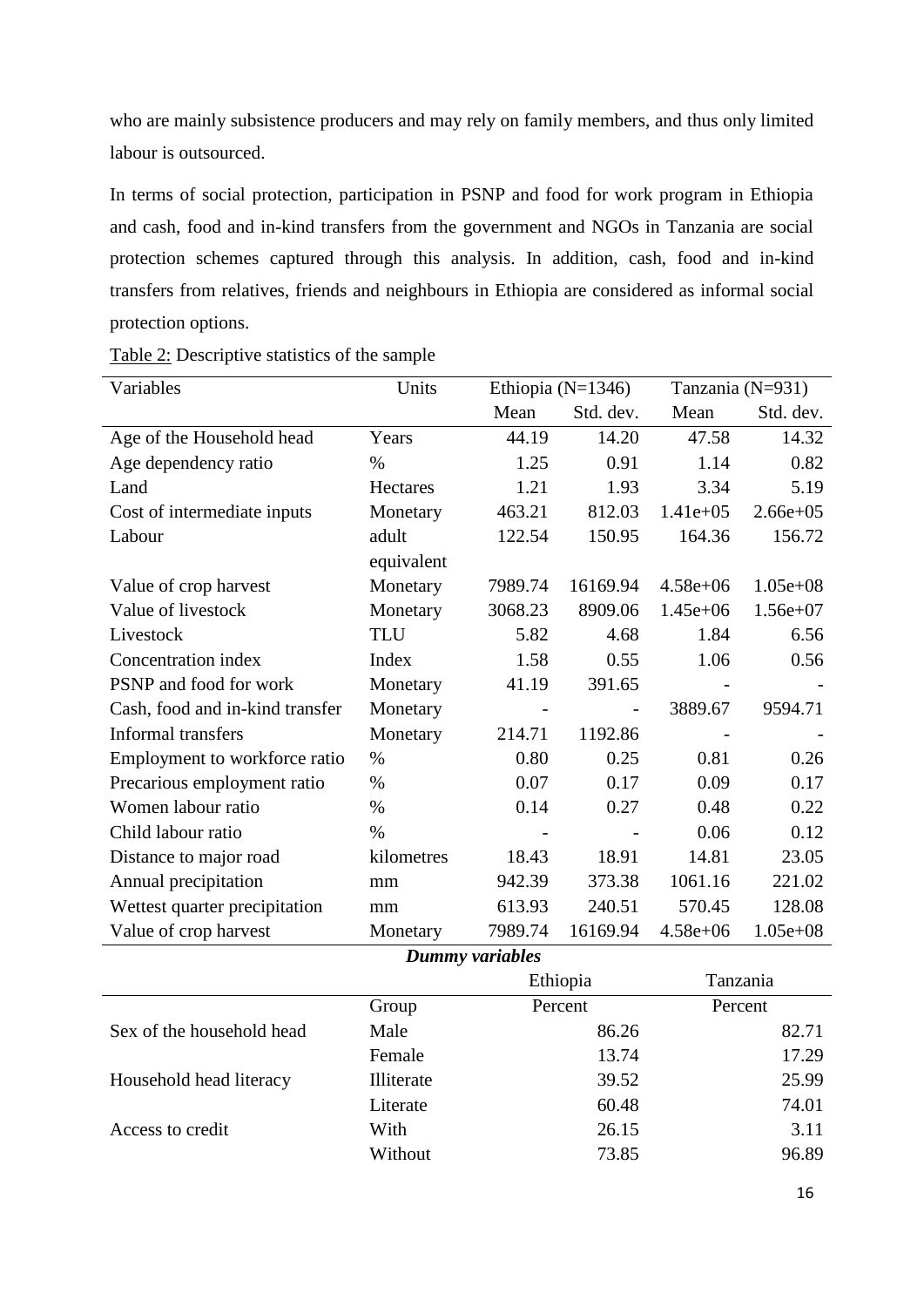| Extension service (crop)      | With access | 31.28 |       |
|-------------------------------|-------------|-------|-------|
|                               | No access   | 68.72 |       |
| Extension service (livestock) | With access | 1.86  |       |
|                               | No access   | 98.14 |       |
| Advisory services             | With access |       | 19.23 |
|                               | No access   |       | 79    |

In a smallholder agricultural production system, access to timely, reliable and affordable input and technical advisory services is crucial. Ethiopia and Tanzania have public agricultural extension systems that provide both input and consultancy services. In both countries, a significantly small share of the sample households has access to the agricultural extension services both in the crop and livestock sector. The importance of (micro) credit services in smallholder agriculture is widely acknowledged, given prevailing liquidity constraints that condition the overall production process. However, only less than a quarter of the households in Ethiopia and only a few households in Tanzania have access to those services<sup>14</sup>. Infrastructure development is another crucial element in enhancing production and productivity of smallholder farmers, but rural areas in Ethiopia and Tanzania have poor functional linkages with the input and output markets due to existing poor infrastructure condition. The average distance to the nearest main road in the sample is about 14 km and 18 km in Tanzania and Ethiopia, respectively.

We acknowledge the fact that differences in production systems may condition the diversity in gross margins generated from agricultural production per household across regions. In order to evaluate whether there exists a significant difference in the mean partial productivity estimates across regions, a multivariate test of means was applied, using a generalized form of mean comparison using chi-square statistics. For that purpose, partial productivity measures, such as production per hectare of land or production per labour use in adult equivalent are often used to get some picture of the production system. In particular, we have calculated and tested for differences across regions for measures of productivity per hectare of land for the agricultural production activity, and production per used labour in adult equivalent. These values show statistically significant differences in Ethiopia, while no significant heterogeneity across regions is found in Tanzania (see Appendix 1). The variability across regions in Ethiopia could be explained by many factors, including differences in the production system,

 $\overline{a}$ 

 $14$  A household is considered to have access to credit if it received loans, either from informal or formal sources, in the year.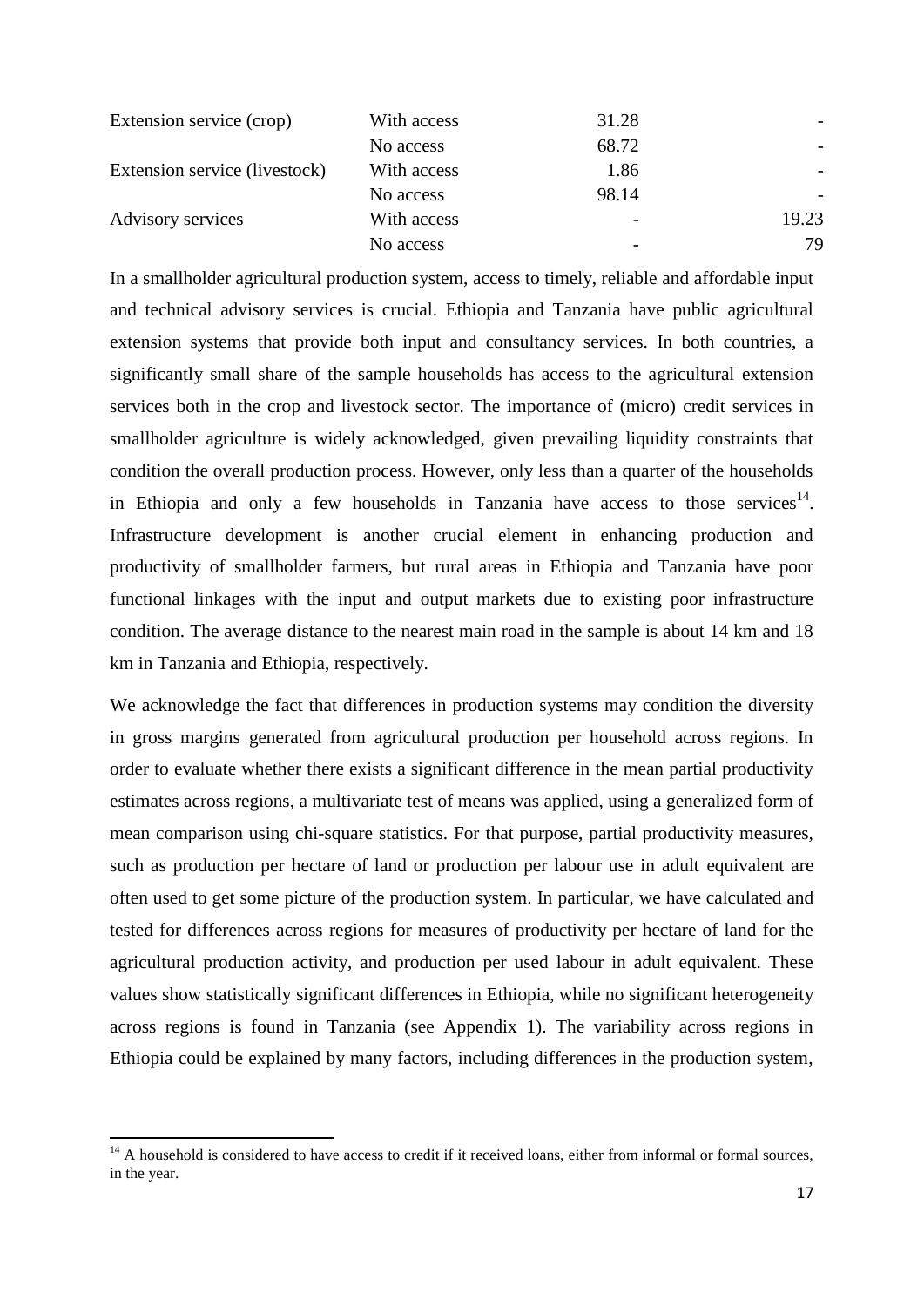production orientation, population and settlement conditions, agro-ecological and climatic conditions, market or other institutional arrangements.

Nonetheless, due care should be given when drawing a conclusion from partial productivity measures, since they do not completely reflect the whole picture of the production process. The overall production efficiency, which captures the combined input-output transformation effects of the production process, is discussed in the following sections.

## *4.2. The production function estimation*

The maximum likelihood (ML) results of the Output Oriented Distance Frontier estimation are presented in Table 3. Prior to the estimation, all the respective output and input variables are standardized (corrected by the geometric mean) so that the first order coefficients can be interpreted as distance elasticity evaluated at the geometric mean (Kumbhakar et al., 2007; Solis et al., 2009). In the estimation, a translog specification was applied, which is more flexible and most preferred in empirical specifications for agricultural production efficiency estimation in comparison to the more restrictive Cobb-Douglas production function. A likelihood ratio test has been applied comparing commonly used specifications, and the Cobb-Douglas specification was rejected.

The residuals of our estimation results are negatively skewed<sup>15</sup> and likelihood ratio test rejects the null hypothesis of absence of inefficiency component. Hence, the technical inefficiency component is a statistically significant addition to the model (Coelli and Fleming, 2004). One of the crucial steps after estimating the production function is to check whether the fitted model violates any major assumption of parametric approaches, which can otherwise lead to a misleading interpretation of the findings (Kumbhakar and Lovell, 2000; O'Donnell and Coelli, 2005; Sauer et al., 2006). According to O'Donnell and Coelli (2005), stochastic output distance function should behave in a certain way to meet the assumptions of monotonicity<sup>16</sup>. The variables for land, labour and cost of intermediate inputs used are significant and have the expected signs at the geometric mean, fulfilling the assumption of monotonicity. In other words, our estimated output oriented distance function is non-decreasing in output.

**.** 

 $15$  However, since  $u_i$  is positive, the presence of negatively skewed residuals reveal the presence of inefficiency component in the estimation (Coelli, 1995).

<sup>&</sup>lt;sup>16</sup> Monotonicity in this case is interpreted as the non-decreasing property of the function.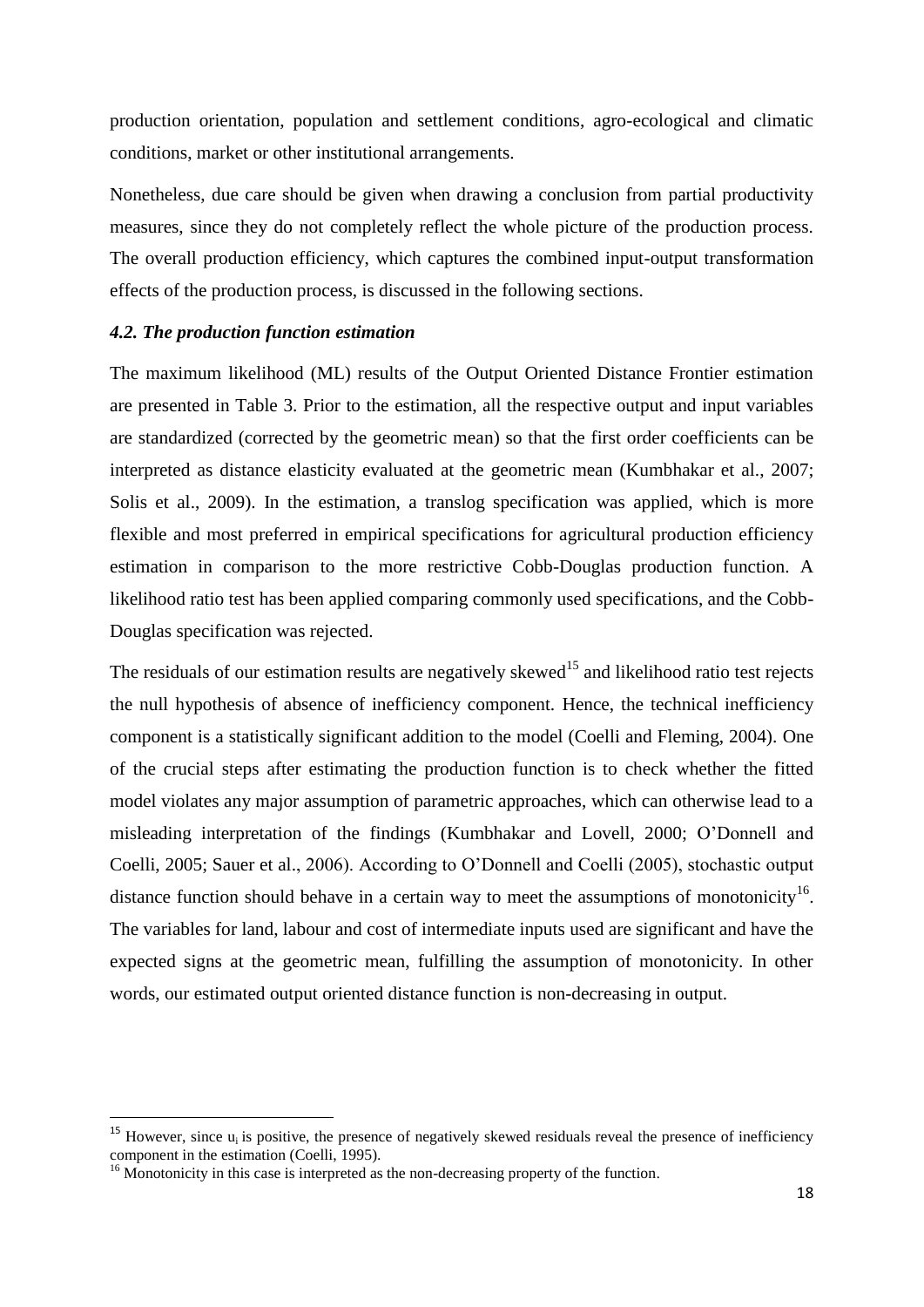|                                            | Ethiopia         |                                                       | Tanzania              |                                                       |  |
|--------------------------------------------|------------------|-------------------------------------------------------|-----------------------|-------------------------------------------------------|--|
| Variables                                  | Coeff. (std.err) | $\mathbf{Z}% ^{T}=\mathbf{Z}^{T}\times\mathbf{Z}^{T}$ | Coeff. (std.err)      | $\mathbf{Z}% ^{T}=\mathbf{Z}^{T}\times\mathbf{Z}^{T}$ |  |
| InValue of total crop harvest              |                  |                                                       |                       |                                                       |  |
| In land                                    | $-0.26(0.04)$    | $-6.33***$                                            | $-0.24(0.03)$         | $-7.70$                                               |  |
| <i>ln</i> Labour                           | $-0.13(0.03)$    | $-4.52$ ***                                           | $-0.30(0.04)$         | $-8.09***$                                            |  |
| <i>lnintermediate</i> inputs               | $-0.12(0.03)$    | $-4.56$ ***                                           | $-0.18(0.02)$         | $-8.81***$                                            |  |
| Inlivestock_crop                           | 0.28(0.01)       | $\textbf{18.98}^{\ast\ast\ast}$                       | 0.18(0.02)            | $10.56***$                                            |  |
| $(lnland)^2$                               | 0.05(0.02)       | $2.30***$                                             | $-0.01(0.01)$         | $-0.74$                                               |  |
| $(lnlabour)^2$                             | $-0.01(0.02)$    | $-0.12$                                               | 0.01(0.02)            | 0.64                                                  |  |
| $(ln$ intermediateinputs) <sup>2</sup>     | $-0.04(0.01)$    | $-3.33***$                                            | $-0.03(0.00)$         | $-3.61***$                                            |  |
| (lnland)(lnlabour)                         | $-0.05(0.03)$    | $-0.78$                                               | $-0.01(0.03)$         | $-0.18$                                               |  |
| $(lnland)(lnint\_input)$                   | 0.02(0.03)       | 0.68                                                  | $-0.02(0.02)$         | $-1.06$                                               |  |
| ( <i>ln</i> labour) ( <i>lnint_input</i> ) | 0.03(0.02)       | 1.45                                                  | 0.05(0.02)            | $2.29***$                                             |  |
| <b>Input-output</b>                        |                  |                                                       |                       |                                                       |  |
| (lnland)(lnLivestock_crop)                 | $-0.02(0.01)$    | 1.51                                                  | 0.02(0.01)            | 1.36                                                  |  |
| (lnlabour)(lnLivestock_crop)               | 0.04(0.01)       | $3.12***$                                             | $-0.03(0.01)$         | $-2.24$ **                                            |  |
| (lnint_input)(lnLivestock_crop)            | $-0.02(0.01)$    | 1.63                                                  | 0.00(0.00)            | 0.03                                                  |  |
| $_{\rm cons}$                              | $-0.41(0.06)$    | $-6.22$ ***                                           | $-0.49(0.10)$         | $-5.49***$                                            |  |
| lnsig2v                                    |                  |                                                       |                       |                                                       |  |
| $_{cons}$                                  | $-0.31(0.05)$    | $-5.87***$                                            | 0.50(0.06)            | $7.88***$                                             |  |
| <b>Inefficiency determinants</b>           |                  |                                                       |                       |                                                       |  |
| Region                                     | 0.13(0.05)       | $2.\overline{36}^{**}$                                | $-0.03(0.02)$         | $-1.\overline{84}^*$                                  |  |
| Annual precipitation                       | $-0.00(0.01)$    | $-0.77$                                               | $-5.71e-04(1.33e-03)$ | $-0.43$                                               |  |
| Precipitation of wettest quarter           | 0.00(0.01)       | 0.80                                                  | $1.78e-03(2.27e-03)$  | 0.78                                                  |  |
| Sex of the household head                  | $-0.49(0.37)$    | $-1.34$                                               | $-0.27(0.37)$         | $-0.72$                                               |  |
| Age of the household head                  | $-0.01(0.01)$    | $-1.01$                                               | 0.01(0.01)            | 0.59                                                  |  |
| Household head literacy                    | $-0.41(0.24)$    | $-1.74$ <sup>*</sup>                                  | $-0.22(0.07)$         | $-2.95***$                                            |  |
| Age dependency ratio                       | 0.05(0.11)       | 0.41                                                  | 0.02(0.16)            | 0.11                                                  |  |
| Livestock                                  | 0.31(0.05)       | $5.21***$                                             | 0.69(0.64)            | 1.06                                                  |  |
| Concentration index                        | $-0.52(0.21)$    | $-2.53$ **                                            | $-0.59(0.27)$         | $-2.19$ **                                            |  |
| PSNP and food for work                     | $-0.00(0.00)$    | $-2.56$ ***                                           |                       |                                                       |  |
| Cash, food and in-kind transfer            |                  |                                                       | 0.00(0.00)            | 1.43                                                  |  |

| Table 3: Maximum likelihood estimate of translog specification |  |  |
|----------------------------------------------------------------|--|--|
|                                                                |  |  |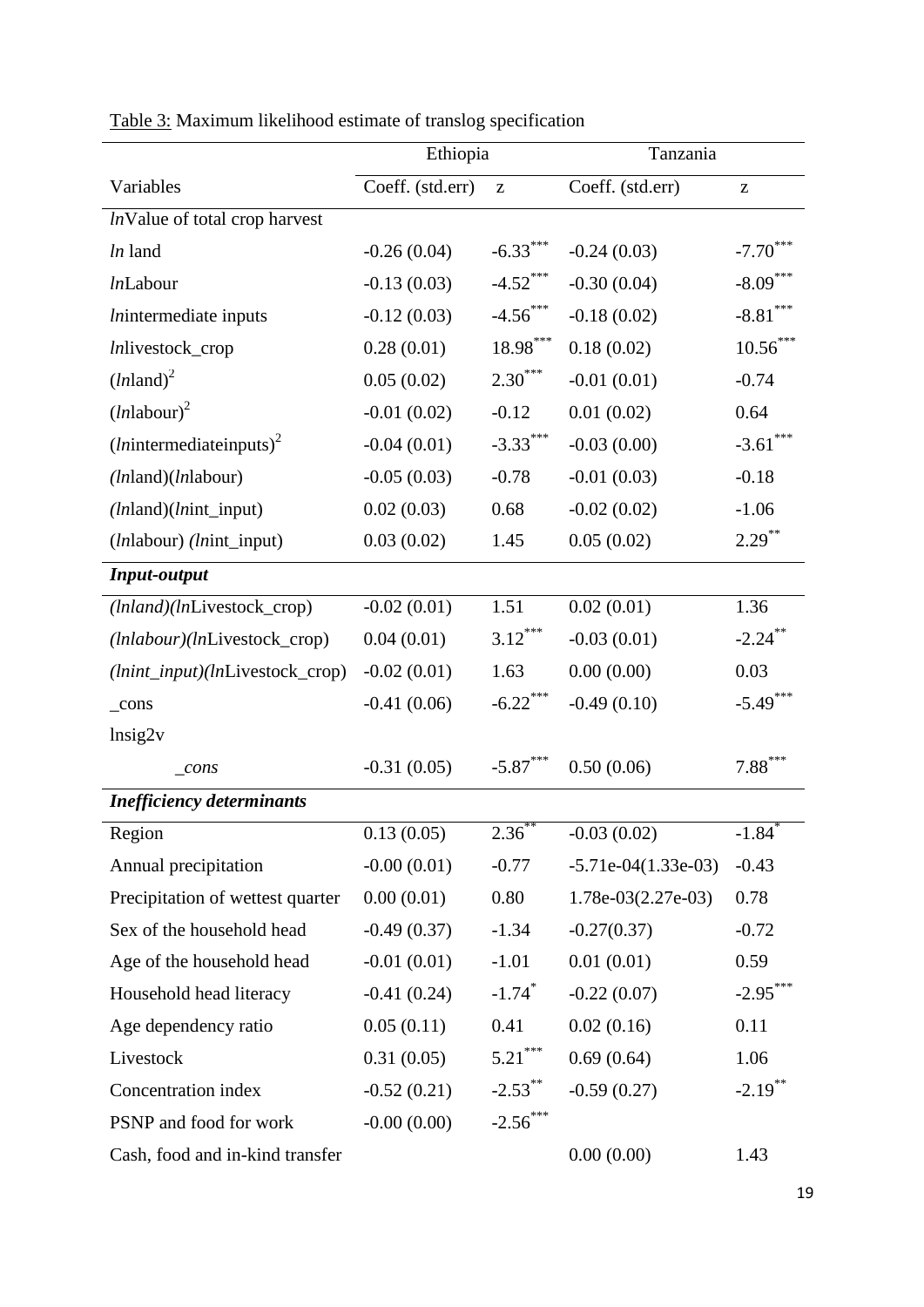| Informal transfers            | 0.00(0.00)    | 1.04                 |               |           |
|-------------------------------|---------------|----------------------|---------------|-----------|
| Extension service (crop)      | $-0.03(0.23)$ | $-0.13$              |               |           |
| Extension service (livestock) | 0.88(1.38)    | 0.64                 |               |           |
| Advisory service              |               |                      | 0.49(0.42)    | 1.17      |
| Access to credit              | $-0.04(0.22)$ | $-0.19$              | 0.04(0.98)    | 0.00      |
| Distance to the major road    | 0.00(0.00)    | 0.08                 | 0.00(0.00)    | 0.29      |
| Employment to workforce ratio | $-0.90(0.50)$ | $-1.78$ <sup>*</sup> | 0.52(0.48)    | 1.08      |
| Precarious employment ratio   | 9.05(3.73)    | $2.43***$            | 8.29 (3.56)   | $2.33***$ |
| Women to total labour ratio   | 0.22(0.43)    | 0.50                 | $-0.17(0.68)$ | $-0.25$   |
| Child labour ratio            |               |                      | 0.23(1.75)    | 0.13      |
| $_{cons}$                     | 1.77(0.87)    | $2.02***$            | 1.47(1.11)    | 1.32      |
| Other parameters              |               |                      |               |           |
| $Sigma_v$                     | $-0.87(0.02)$ |                      | $-0.78(0.02)$ |           |
| Lambda                        | 0.85(0.18)    |                      | 1.25(0.12)    |           |
| Log likelihood                | $-1812.49$    |                      | $-1141.82$    |           |
| Wald chi $2(12)$              | 936.48        |                      | 637.44        |           |
| Prob > chi2                   | 0.00          |                      | 0.00          |           |
| $\mathbf N$                   | 1346          |                      | 931           |           |

Note: \*, \*\*, and \*\*\* represents 10, 5, and 1% level of significance

## *4.3. Decent rural employment and technical efficiency*

Overall, in the parametric estimation, most of the variables explaining the technical efficiency of farm households are similar for both Ethiopia and Tanzania. There are, nonetheless, few variables that influence technical efficiency of agricultural production in only one of the two countries. Farm technical efficiency is significantly different across regions in both Ethiopia and Tanzania, which differs from preliminary analysis based on partial productivity estimates. We expect that these differences across regions play a role in terms of diverging decent employment conditions across regions in both countries, which need to be accounted for in agricultural and rural development policy interventions aiming at poverty reduction.

Literate household heads are more likely to be technically efficient in agricultural production than the illiterate counterparts. This relationship would refer to the role of human capital in the decision making process about resource use in agricultural production. Solis et al. (2009) in their empirical work in Central America have found a similar relationship between human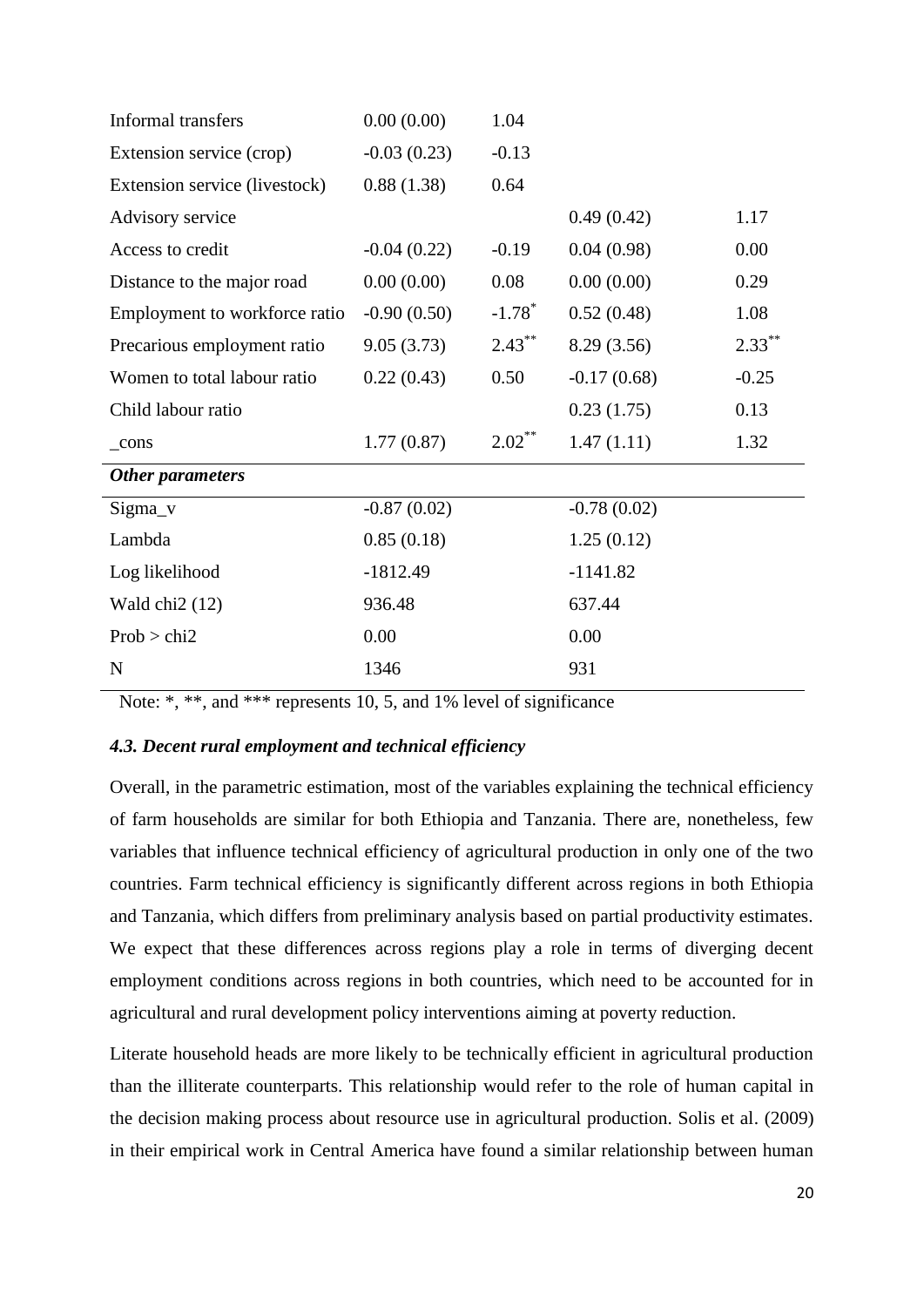capital measured with education levels and production efficiency. Coelli and Fleming (2004) however got contrasting results, where the education level of the household head was negatively associated with technical efficiency. They substantiated their findings with the premise that better educated household heads may have better access to non-farm employment, which limits their efficiency in agricultural production. In Ethiopia and Tanzania, prevailing low educational levels seem to condition the adoption of improved agricultural technologies and farm management strategies. They lack the ability to efficiently use resources and to translate skills and knowledge to improve production.

In both Ethiopia and Tanzania, a higher household concentration or specialization is associated with greater efficiency in agricultural production. In this paper, specialization or concentration index is mainly referring to on-farm specialization in crop and livestock production. This is due to the fact that few households participate in off and non-farm income-generating activities, on the one hand, and the share of income out of those activities is quite low, on the other. Coelli and Fleming (2004) found that the concentration of output shares significantly explains inefficiency and argued that the benefits that smallholder farmers could realize through diversification in production outweigh the benefits from specialization. Conversely, Mugera and Langemeier (2011) in a study on diversification in the USA found that crop farms were more technically efficient than diversified farms. Hence, the trade-off between specialization in one type of production and on-farm diversification (crop or livestock in our case) depends on the specific features of the farm context. From our findings, smallholder farms in Ethiopia and Tanzania can gain relatively more by specializing in one type of production than by diversifying their on-farm production activities.

Furthermore, for those farms with already some level of on-farm diversification, additional diversification could lead to lower efficiency levels. In Ethiopia, increased livestock ownership has a statistically significant negative influence on the household productive efficiency. The larger the flock size of the household, the lesser the family can monitor the operation of the farm that in turn lead to lower productivity levels. Chavas et al. (2005) in Gambia have also found that herding negatively influences the technical efficiency of crop production activities, as there are trade-offs in terms of labour availability between livestock and crop production, which ultimately leads to lower farming efficiency. Farms in our sample are likely to adopt mixed crop livestock agricultural activities to manage risk and wealth accumulation, given less developed financial markets and the natural complementarity of such practices. In a small farm context, crop and livestock activities could be a complementary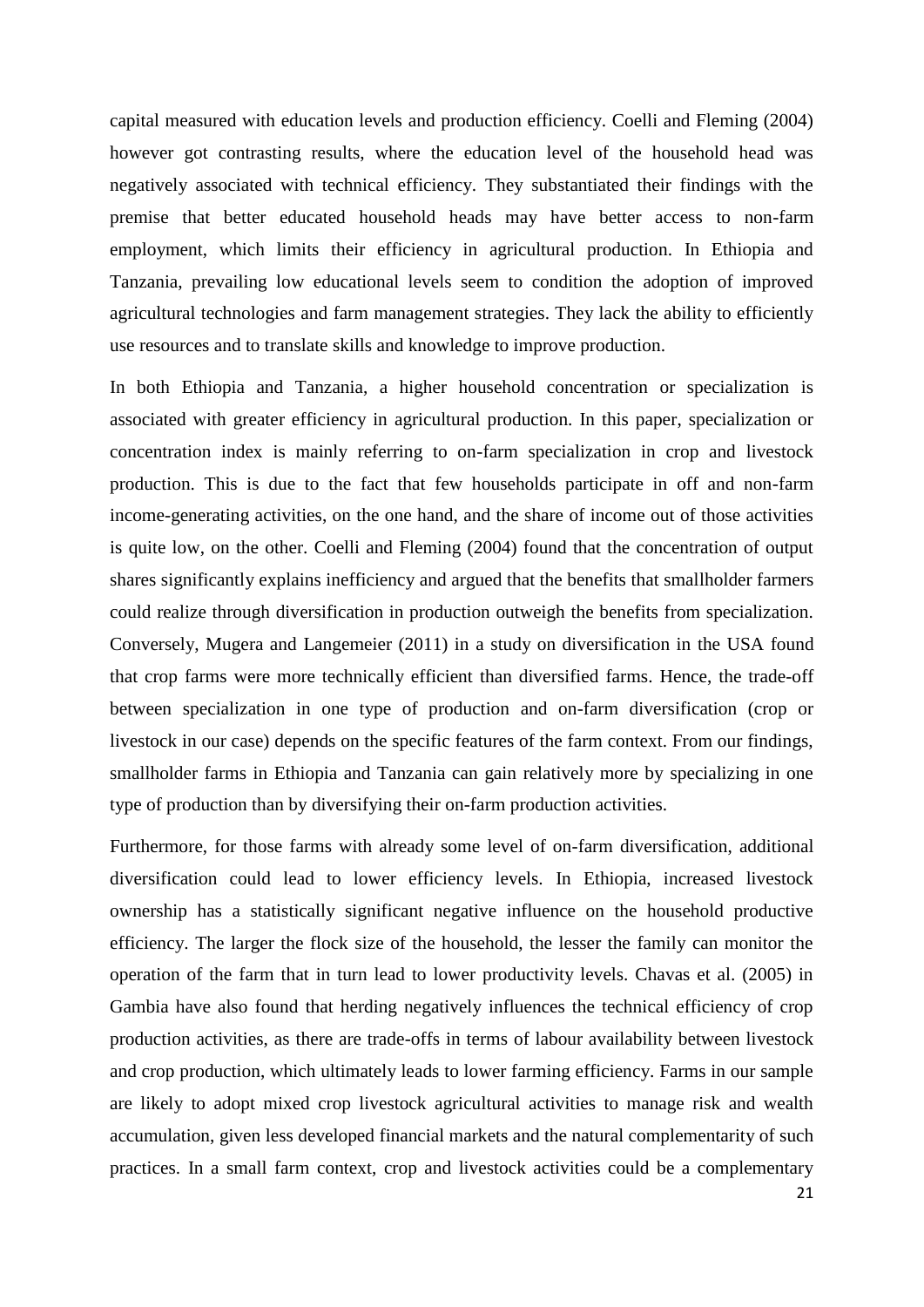joint production scheme. However, when the size of the farm increases (e.g., expansion in livestock ownership and/or production levels beyond subsistence), a competition over resources develops across on-farm activities, including labour costs (time intensity of family workers, and hiring costs for non-family wage work) and increased demand for managerial capacity and supervision; all of which can ultimately compromise farm efficiency. This also in some way in line with findings supporting some on-farm specialization, as the benefits of concentrating in a production activity are worth more compared to combining crop production with a relatively sizeable livestock activity.

In the case of Ethiopia, an interesting result is that transfers received from social protection programs significantly contribute to improved agricultural efficiency. This is in line with existing evidence around the positive impacts of PSNP and in-kind and cash transfers to rural households in Ethiopia (Gilligan, 2008; Hoddinott et al., 2012). Such positive effects could be explained in two ways: either the cash transfer is used for agricultural investments or otherwise the transfer is used for consumption smoothing which in turn improves the production capacity of farm households (see also Asfaw et al., 2014; Boon et al., 2013).

In the case of Ethiopia, employment to family available for work ratio has positively contributed to the household production efficiency. Rao et al. (2004) have found similar results in their study of productivity and productive employment relationship from a macro perspective using data from 111 countries. In contrast, as the proportion of precarious employment from the total employment increases, the efficiency of farms will more likely be decreasing. Given the inherent labour characteristics of smallholder agriculture in sub-Saharan Africa (e.g., labour intensive technologies, farms operated by household members), employment options in the agricultural sector are largely limited to peak seasons, and are often casual. Such employment opportunities are significantly limited to seasonal and casual forms of agricultural wage work, which is mainly undertaken by the landless and other resource poor workers. In an overall low productivity setting, these low paid and precarious forms of employment could be detrimental to the overall agricultural efficiency. This could be due to limited incentives for investing in more capital intensive technology or in acquiring skills specific to a given farm or farming practice. In addition, since the wage rate for these seasonal workers has little association with their contribution to the production process, there is little motivation for them to work. This at least requires serious control and monitoring mechanism which in turn increases the cost of production. Furthermore, considering limited opportunities available for off and non-farm employment in rural areas of Ethiopia and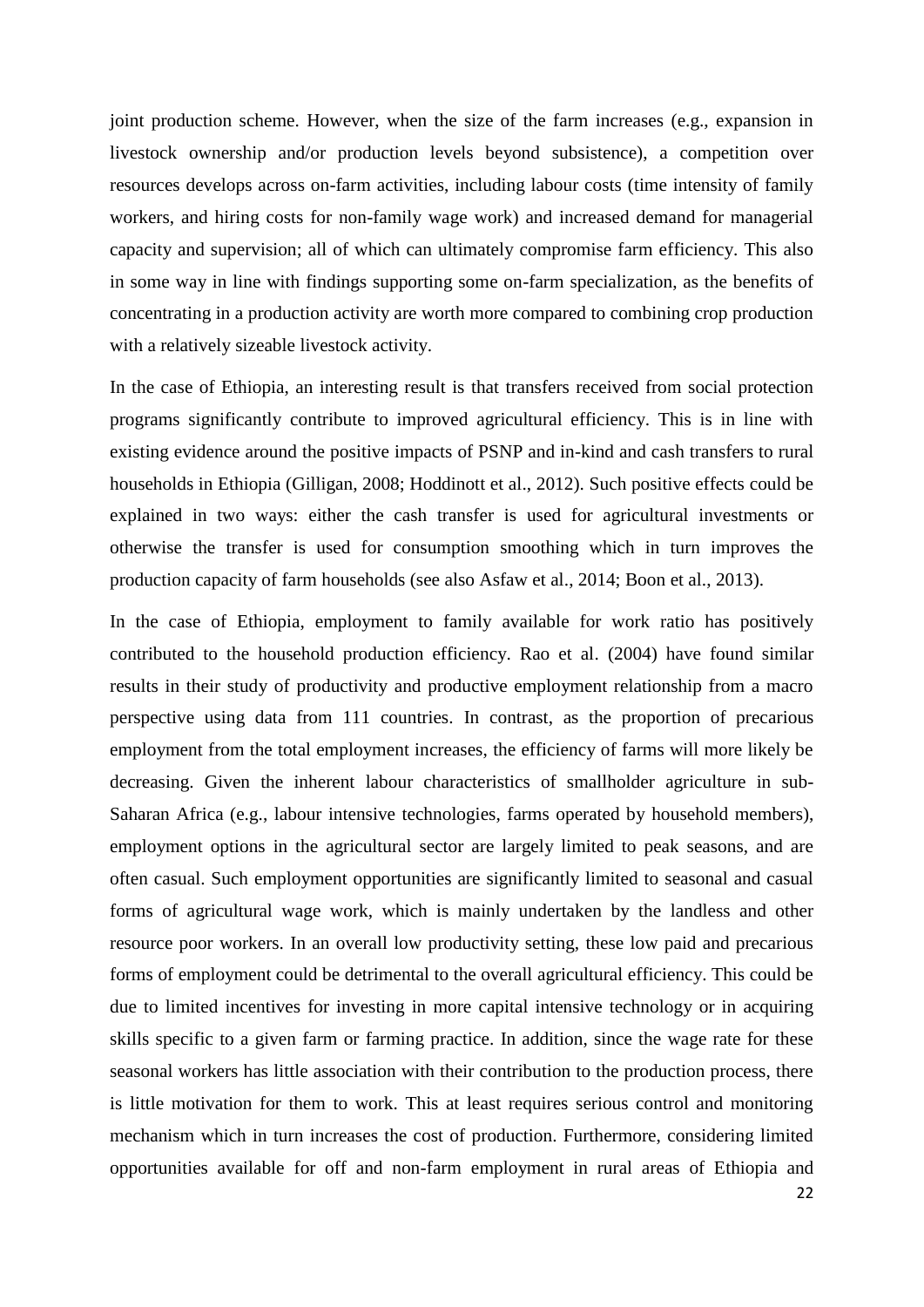Tanzania, we would argue that there are major issues in terms of availability of productive employment all year long, and when available, employment (especially wage employment) is of low quality. As Ethiopia and Tanzania share many characteristics similar with other sub-Saharan realities, this finding may also prove relevant in those contexts, and much of the developing world.

#### *4.4. Scale and Technical Efficiency in Ethiopia and Tanzania*

The scale elasticity can be estimated from the coefficients in the SDF, using the estimation procedure introduced by Fare and Premont (1995) and commonly used in relevant empirical literature (Coelli and Perelman, 1996; Kumbhakar et al., 2007). The negative of the sum of the input elasticity (coefficients) in the model, 0.52 for Ethiopia and 0.72 for Tanzania respectively, reveals the presence of decreasing returns to scale (DRTS) in agricultural production. There are a number of empirical findings that support the presence of decreasing returns to scale in sub-Saharan Africa. The only question that might arise in our estimation is on the magnitude of (the) scale elasticity. Such a low level of scale efficiency might be the result of the overuse of some of the resources in the production process and/or presence of imperfect market conditions both in factor and product market (Chavas et al., 2005; Anriquez and Daidone, 2010). Chavas et al. (2005) on smallholder farms in Africa, Gonzalez and Lopez (2007) and Solis et al. (2009) in South America have found DRTS in multi-input and output estimation procedure. These authors have argued that this sub-optimality can arise from the use of some of the inputs in the production process (such as surplus labour) beyond the optimal level. Anriquez and Daidone (2010) on the other hand found increasing returns to scale (IRTS) in Ghana, and they interpreted the result as an indication of the existence of imperfect markets, where farmers lack flexibility of allocating resources to alternative production activities. In sub-Saharan Africa, factor market are less developed and weakly functional and hence they pose limits to the flexibility that farm operators have for resource allocation (Chavas et al., 2005; Barett et al., 2008; Anriquez and Daidone, 2010). From our analytical perspective, the availability of productive employment (both in quantity and quality terms) for the working age population in Tanzania and Ethiopia is limited. This might imply an excess of labour supply that is employed in agricultural activities, mainly due to limited availability of options outside the farm. There may be also underemployment, where the available labour is underutilized within the production unit. Despite the low level of marginal contribution of such an extra labour, they might have limited options than to engage in precarious employment, as casual and seasonal workers.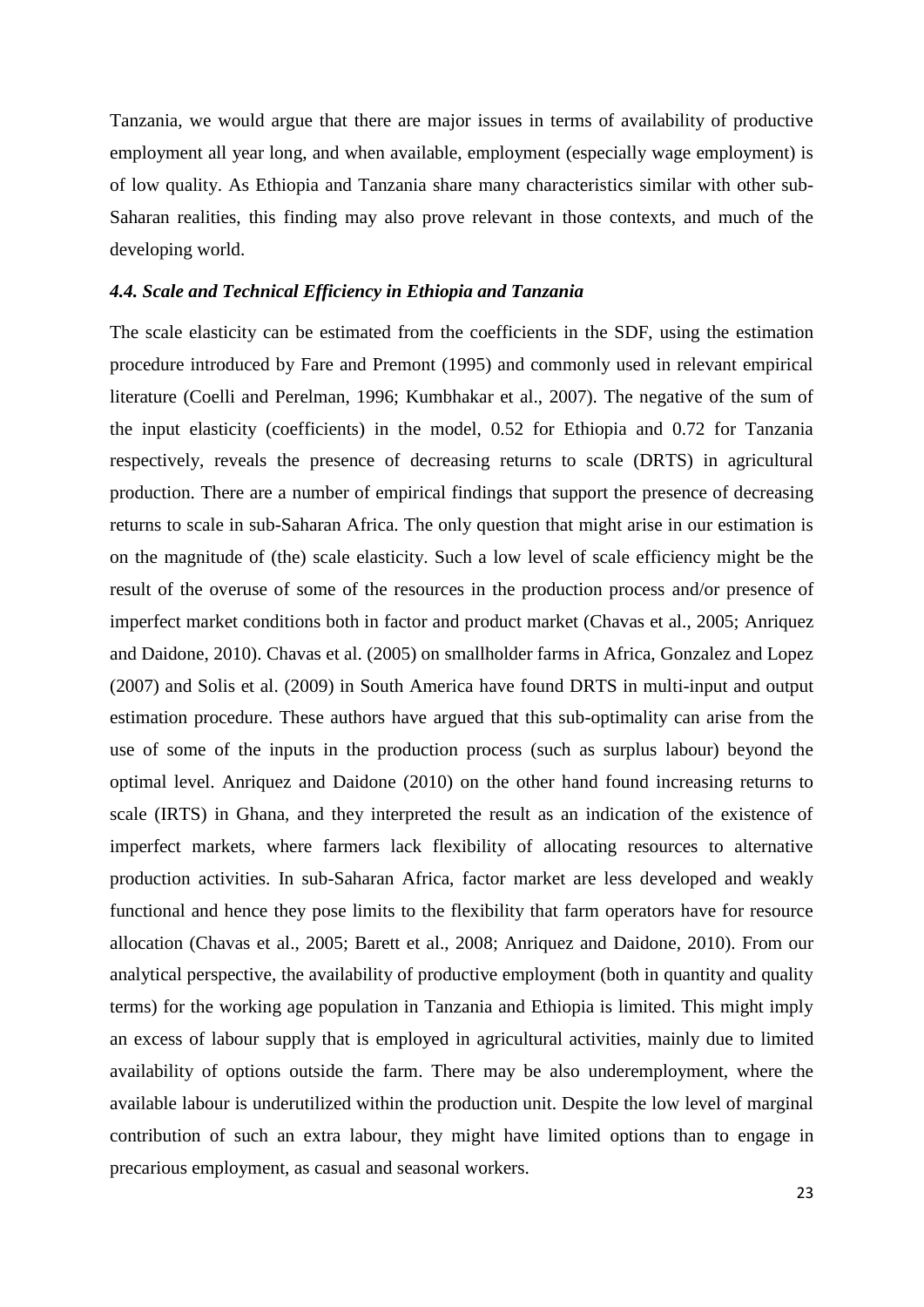The technical efficiency of farms was estimated using the output oriented stochastic distance function approach. There is a wide variation in the technical efficiency of smallholder farms in both countries, with mean efficiency estimate of about 70% in Ethiopia and 75% in Tanzania. This finding is in line with technical efficiency scores estimated by many empirical researches in the developing world (69.4% for Bangladesh by Coelli et al., 2002; 78% in Central America by Solis et al., 2009; or 78% in Papua New Guinea by Coelli and Fleming, 2004) and also in sub-Saharan Africa (85% in Botswana by Irz and Thirtle, 2004; or 79% in Eastern Ethiopia by Alene and Zeller, 2005). Overall, our results indicate that there is potential to improve the farms' technical efficiency with the available resources and technology.

## *5. Concluding Remarks and Policy Implications*

This paper has substantiated the importance of decent rural employment for more effective rural development policies and strategies. Our literature review confirms that, while there are conceptual and policy discussions around the topic, a major gap prevails at the empirical level. The paper contributes to fill this gap through an analysis of the implications of decent rural employment on agricultural production efficiency.

The paper has analysed whether there is an empirical relationship between decent rural employment and efficiency in agricultural production. The relationship has been verified, and the empirical findings show a significant relationship, as captured by a set of decent rural employment indicators (i.e., employment to workforce available ratio, proportion of precarious employment to the total employment available, payments from productive safety net and food for work) and technical efficiency of farms.

The positive effect of the employment ratio on technical efficiency proves the importance of creating and expanding productive jobs for farmers and their working-age family members in rural areas. In particular, the findings emphasize that supporting more productive and decent on-farm employment (i.e., self-employment of farm household heads), and creating more productive and decent employment opportunities for the rural workforce by and large can lead to a win-win situation for sub-Saharan Africa smallholder agriculture in terms of efficiency gains in farm production and job creation.

Given high population growth in rural areas of sub-Saharan Africa, investing in the creation of employment opportunities for the available labour force is particularly pertinent. The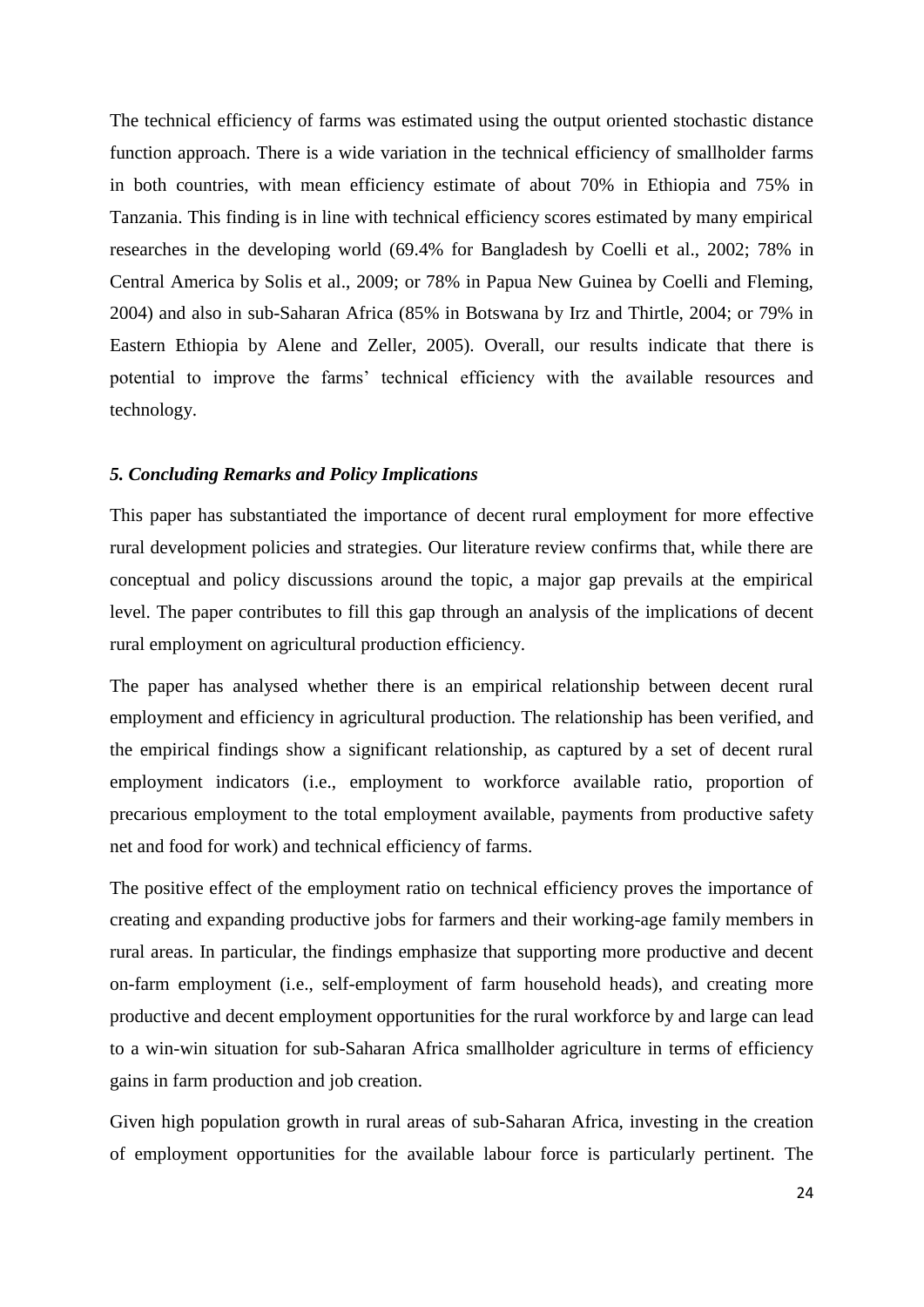limited availability of off- and non-farm employment opportunities negatively influences the efficiency of the labour force in agricultural production. Availability of employment is indeed essential but not a sufficient condition to improve the overall agricultural efficiency and hence the economic transformation of the sector. The available options should on the one hand, be productive to the producers and employers, and on the other hand, should help in improving the living conditions of the workers and their families.

Our empirical analysis in Ethiopia and Tanzania finds that there is a room for improving the productive capacity of smallholder producers with the given technology and available resources. From the mean technical efficiency score of the farm households, 25% improvement in the efficiency of use of resources could be achieved. Our findings also indicate that, under certain circumstances, certain forms of specialization in farm production can contribute to increase on-farm technical efficiency. Farms in our sample have a relatively small scale of production and seem to be diversified within a given production activity, such as producing a wide range of crop types or engaging in different livestock activities. In such contexts, additional on-farm diversification might require farmers to have a certain level of managerial skills and might also create competition over labour and other resources. Hence, the advantages from specializing in one production activity can outweigh the benefits of involving in more than one production activities. Furthermore, farms in the sample are operating in decreasing returns to scale (DRTS) which would imply that, on average, some of the inputs are used beyond the optimal level. Considering agricultural resource constraints and high population growth rates in Ethiopia and Tanzania, it would seem advisable to look deeper at the use of inputs in the production process. Possible reasons could be the excess labour supply that is directed to agricultural production due to limited employment opportunities in other off and non-farm activities. Therefore, there would be a room for policy interventions that aim to promote labour demand in the rural areas of sub-Saharan Africa, such as favouring rural entrepreneurship, complemented with public employment programs and labour supply side interventions, like skills development.

Skills development and education emerges as an important area for policy intervention, as the empirical findings confirm that adequate agro-technical skill levels are vital in the decision making process in resource allocation for agricultural production. In our sample, literacy of household heads is associated with higher technical efficiency. More advanced farming technologies are more demanding in terms of skills from farm workers. We would also expect entrepreneurial skills, such as in management and marketing, gain increasing relevance as the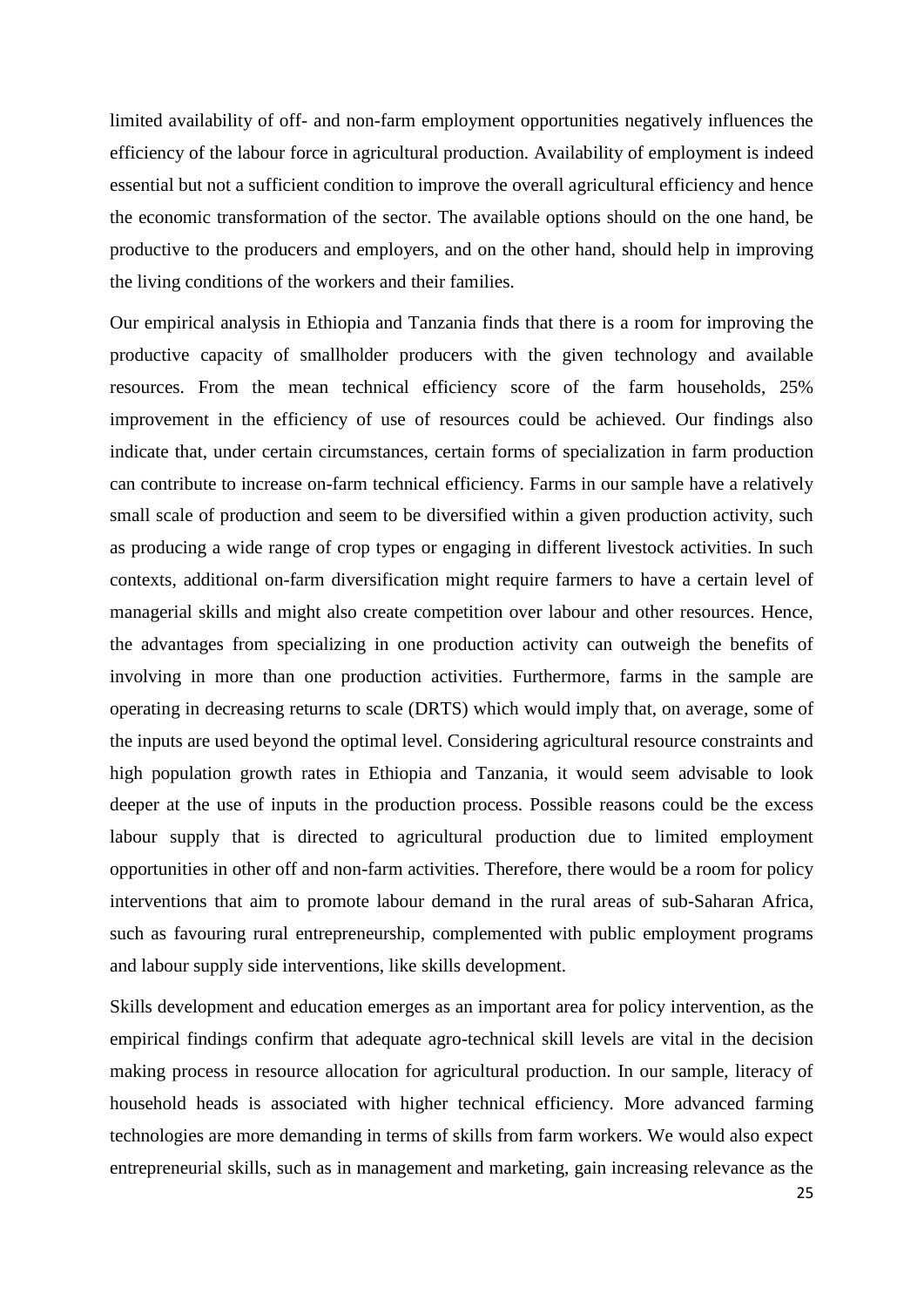farm units become more commercially-oriented. As the rural economy diversifies, rural workers may be required to gain a more varied set of skills. Given the low levels of observed educational attainment among the rural adult population, technical efficiency in the countries could benefit from improving their technical skill and general educational levels. In that regard, though not explicitly analyzed in this paper, prevailing demographic patterns in SSA countries underline the need to look at skills development programmes for young farmers, in view of their key role in the rejuvenation and modernization of the sector. In addition, it is important to strengthen the outreach of agricultural extension services, also by supporting other ways for transferring of agricultural knowledge, such as farmer field schools and experience sharing visits.

To our knowledge, this paper has been the first in its type to explicitly raise the issue and role of precarious employment in the efficiency of smallholder agriculture. Low level of employees' motivation related to the seasonality and casual nature of the work, dissatisfaction with wage payments or the employees' low skill and experience could contribute to low levels of production efficiency. The productive capacity and motivation of agricultural workers can be improved by supporting more stable contractual arrangements, and improved access to social protection.

Access to social protection in Ethiopia has contributed to the improvement of agricultural production efficiency. Improved social protection in the rural areas of the developing world might contribute towards improving liquidity constraints and prevent families from falling into poverty trap, which is the classical problem in the study areas. PSNP and food for work programs do not only support the households in coping with shocks, but also add to the resource base of subsistence farmers. These programs can also serve as a mean to transfer implicit knowledge, skills and experience. This cash or food transfer from the productive safety net and food for work programs can either be used for consumption or could otherwise be invested in agriculture for the production purpose.

Overall, our empirical findings verified the implication of decent rural employment to improve the levels of agricultural production efficiency in two case countries in sub-Saharan Africa (Ethiopia and Tanzania). The results support the notion that addressing decent rural employment issues (e.g., increasing work participation by working-age family members on on-farm activities, expanding social protection in rural areas, providing access to skill development and formal education, and improving the quality of employment) can make a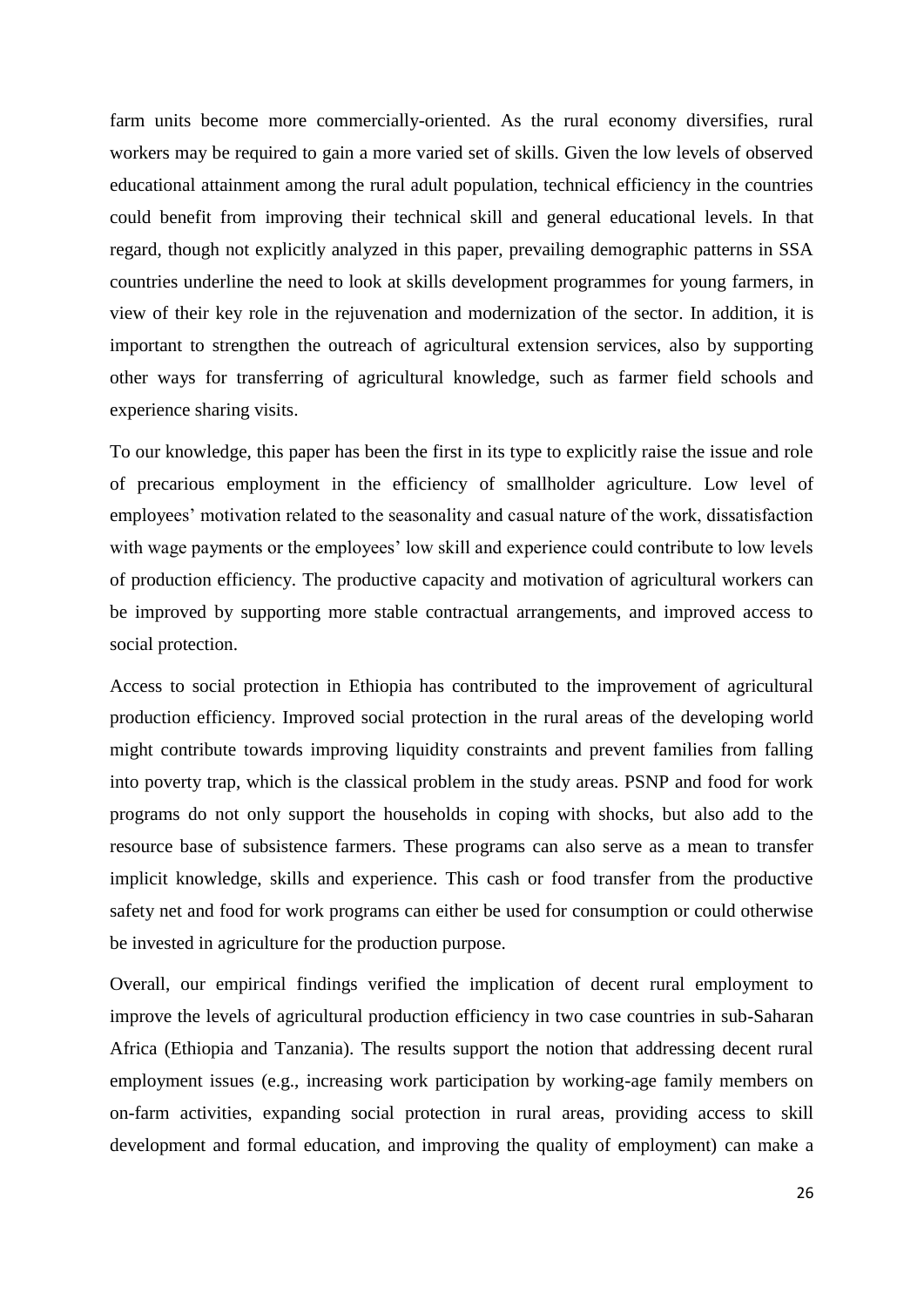positive contribution both in terms of increasing efficiency in the smallholder subsistence agriculture sector and in providing and improving the livelihood of the poor. Governments and other organizations should support policies and programs that increase decent rural employment opportunities in sub-Saharan Africa to reduce rural poverty by simultaneously improving agricultural production efficiency and rural livelihoods. As our findings suggest, there are significant differences across farm units and rural settings, which need to be accounted for in the design of such interventions. Finally, future research could further elaborate the findings of this paper with improved rural labour data, especially using panel datasets, and thus enrich the analysis by expanding to other dimensions of decent rural employment.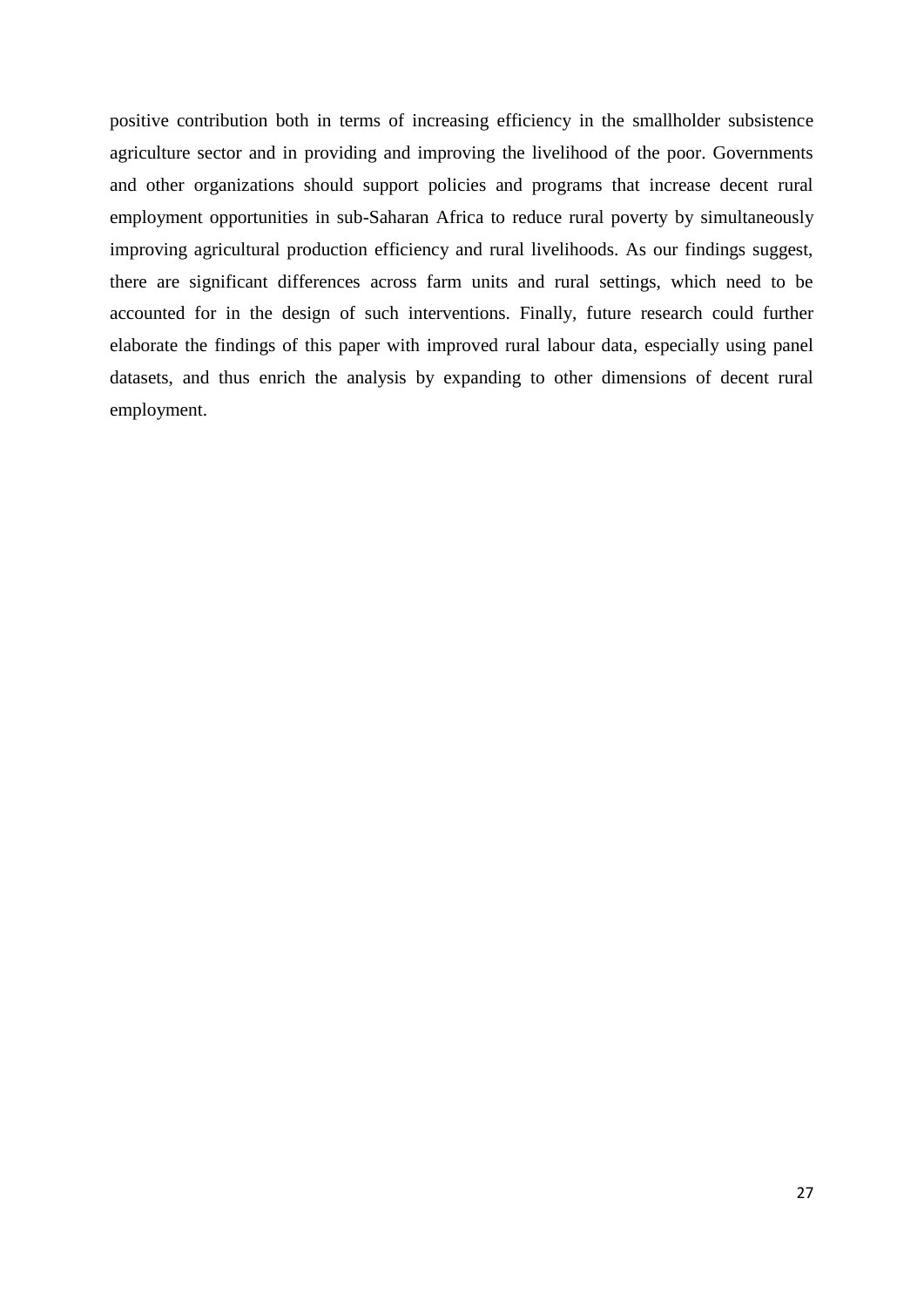# *6. References*

Aigner D., C. Lovell and P. Schmidt, 1977. Formulation and Estimation of Stochastic Frontier Production Function Models, *Journal of Econometrics*, 6:21-37.

Akerlof, G. A., & Yellen, J. L. (1990). The fair wage-effort hypothesis and unemployment. *The Quarterly Journal of Economics*, 255-283.

Alene, D. A., and M. Zeller, 2005. Technology Adoption and Farmer Efficiency in Multiple Crops Production in Eastern Ethiopia: A Comparison of Parametric and Non-parametric Distance Functions, *Agricultural Economics Review,* 6 (1):5-18

Ali, R., Alwang, J., Siegel, P.B., 1991. Is Export Diversification the Best Way to Achieve Export Growth and Stability?: A Look at Three African Countries, Working Papers Series 729, Policy, Research and External Affairs, Agriculture Operations, World Bank, Washington, D.C.

Alic, J.A, 1997. Technological Change, Employment, and Sustainability. *Technological Forecasting and Social Change* 55, 1-13

Anker, R., I. Chernyshev, P. Egger, F. Mehran and J. Ritter 2002. Measuring Decent Work with Statistical Indicators, International Labour Organization, Policy Integration Department, Working Paper No. 2 Geneva, Switzerland

Anriquez, G. and S. Daidone, 2010. Linkages between Farm and Non-Farm Sectors at the Household Level in Rural Ghana: A Consistent Stochasitc Distance Function Approach, *Agricultural Economics*, 41(1):51-66

Asfaw, S., B. Davis, J. Dewbre, S. Handa, and P. Winters, 2014. Cash Transfer Programme, Productive Activities and Labour Supply: Evidence from a Randomised Experiment in Kenya, Journal of Development Studies, Volume 50, Issue 8.

Auer, P., J. Berg and I. Coulibaly, 2004. Is a Stable Workforce Good for the Economy? Insights into the Tenure-Productivity-Employment relationship, Employment Analysis and Research Unit Working Paper 15

Barrett, C.B., T. Reardon, P. Webb, 2008. Shadow Wages, Allocative Inefficiency, and Labour Supply in Smallholder Agriculture, *Agricultural Economics*, 38: 21–34

Battese, G. and T. Coelli, 1995. A Model for Technical Inefficiency Effects in a Stochastic Frontier Production Function for Panel Data, Empirical Economics, 20: 325–332.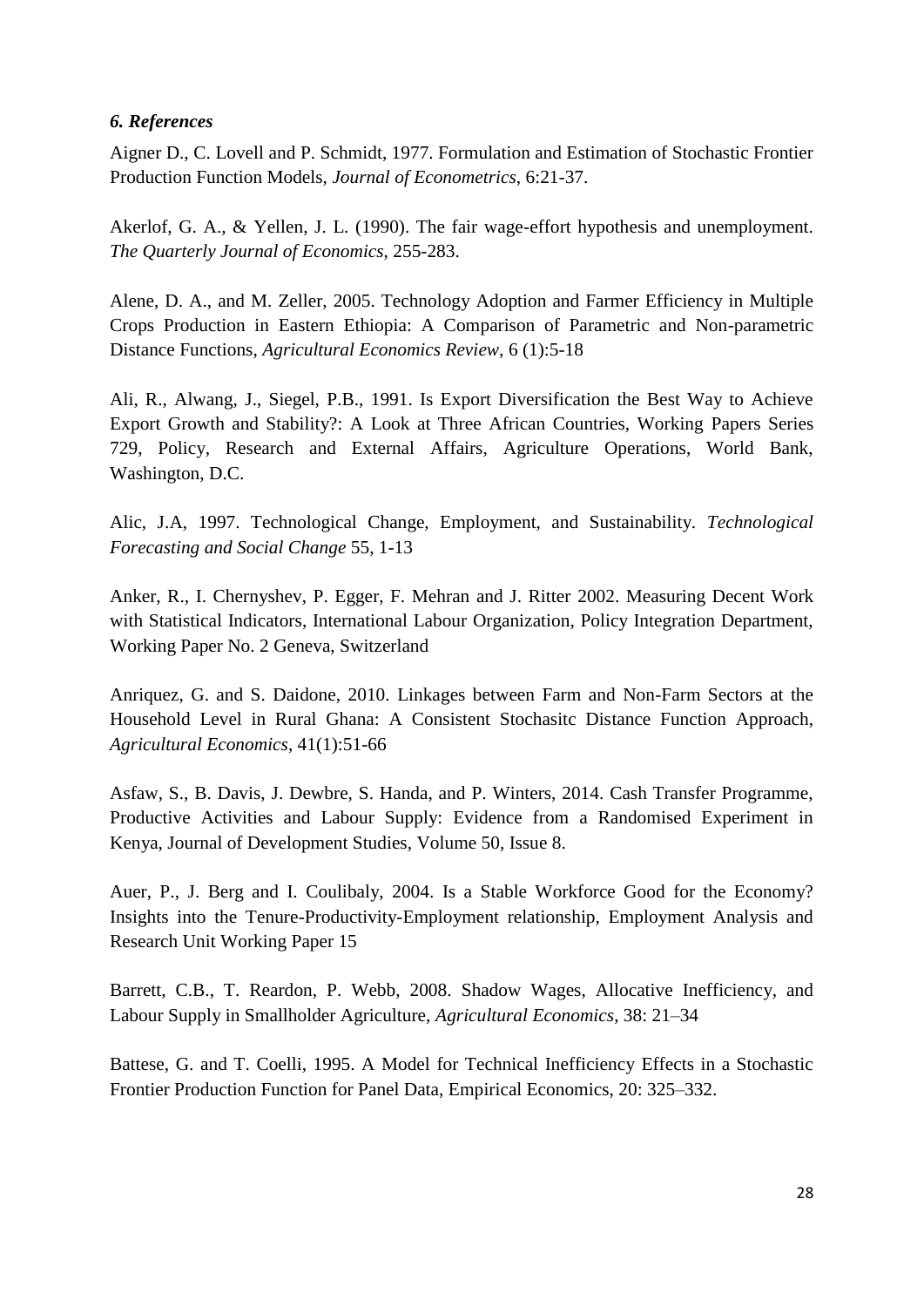Bell, S. and K. Newitt, 2010. Decent Work and Poverty Eradication: Literature Review and Two-country Study, A Study for the Decent Work and Labour Standards Forum, Ergon Associates Limited, London, UK

Boone, R., K. Covarrubias, B. Davis, and P. Winters, 2013, Cash transfer programs and agricultural production: the case of Malawi. Agricultural Economics, 44: 365–378

Buchanan, J., 2006. From ´Skill Shortage´ to Decent Work: The Role of Better Skill Ecosystems, A Policy Research Paper Prepared for the NSW Board of Vocational Education and Training, Workplace Research Center, University of Sydney, Australia

Burchell, B., K. Sehnbruch, A. Piasna and N. Agloni, 2014. The Quality of Employment and Decent Work: Definitions, Methodologies and Ongoing Debates, *Cambridge Journal of Economics* 38: 459-477.

Chavas, J.P, Petrie, R. and M. Roth, 2005. Farm Household Production Efficiency: Evidence From the Gambia, *American Journal of Agricultural Economics,* 87(1): 160–179

Coelli, T., 1995. Estimators and Hypothesis Tests for a Stochastic Frontier Function: A Monte Carlo Analysis, *The Journal of Productivity Analysis,* 6:247-268

Coelli, T. and S. Perelman, 1996. Efficiency Measurement, Multiple-output Technologies and Distance Functions: with Application to European Railways, C*entre de Recherche en Economie Publique et en economie de la Population (CREPP),* 96(05)

Coelli, T. and S. Perelman, 1999. A comparison of parametric and non-parametric distance functions: With application to European railways, *European Journal of Operational Research*, 117: 326–339.

Coelli, T. and S. Perelman, 2000. Technical Efficiency of European railways: a Distance Function Approach, *Applied Economics*, 32:1967-1976.

Coelli, T., S. Rahman and C. Thirtle, 2002. Technical, Allocative, Cost and Scale Efficiencies in Bangladesh Rice Cultivation: A Non-parametric Approach, *Journal of Agricultural Economics,* 53 (3): 607-626

Coelli, T. and E. Fleming, 2004. Diversification Economies and Specialization Efficiencies in a Mixed Food and Coffee Smallholder Farming System in Papua New Guinea, *Agricultural Economics* 31: 229-239

Coelli, T. J., P. Rao, J. O´Donnell and E. Battese, 2005. An Introduction to efficiency and Productivity Analysis, Second Edition, Springer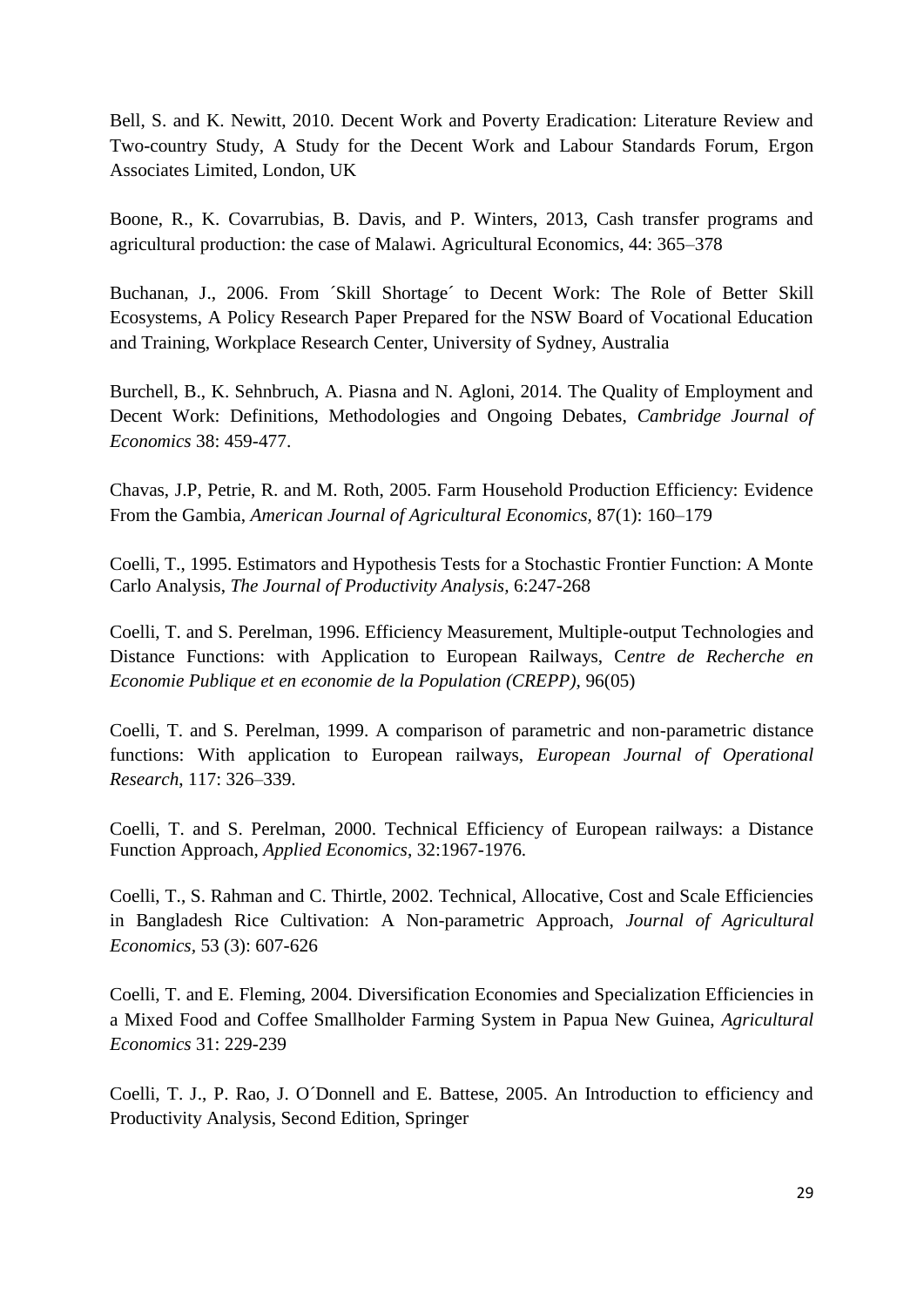Conyon, M. J. and R. B. Freeman, 2002. Shared Modes of Compensation and Firm Performance: UK Evidence, Centre for Economic Performance London School of Economics and Political Science, London, UK

Davis, B., Di Giuseppe, S. and A. Zezza, 2014. Income Diversification Patterns in Rural Sub-Saharan Africa: Reassessing the Evidence, World Bank, Policy Research Working Paper 7108, November 2014, World Bank, Washington D.C., USA.

Dorward, A., 2013. Agricultural Labour Productivity, Food Prices and Sustainable Development Impacts and Indicators, *Food Policy,* 39:40-50

Evans, J. and E. Gibb, 2009. Moving from Precarious Employment to Decent Work, International Labour Organization, Global Union Research Network (GURN), Discussion Paper No. 13, Geneva, Switzerland.

FAO (Food and Agriculture Organization), 2010. Guidance on How to Address Decent Rural Employment in FAO Country Activities, Gender, Equity and Rural Employment Division, Second Edition, Rome, Italy.

FAO (Food and Agriculture Organization), 2012. Decent Rural Employment for Food Security: A Case for Action, Gender, Equity and Rural Employment Division, Rome, Italy.

FAO (Food and Agriculture Organization), 2014. Turning family farm activity into decent work, Information Material, July 2014, [http://www.fao.org/fileadmin/user\\_upload/fao\\_ilo/pdf/FF\\_DRE.pdf](http://www.fao.org/fileadmin/user_upload/fao_ilo/pdf/FF_DRE.pdf) accessed Feb. 26, 2015

Fare, R. and D. Primont, 1995. Multi-output Production and Duality: Theory and Applications. Kluwer Academic Publishers, Norwell, Massachusetts.

Fare, R., S. Grosskopf, D. W. Noh, and W. Weber, 2005. Characteristics of a Polluting Technology: Theory and Practice, *Journal of Econometrics*, 126:469-492

Farell, M.J., 1957. The Measurement of Productive Efficiency, *Journal of the Royal Statistical Society Series A (General)*, 120: 253–81

Fields, G., 2011. Labour Market Analysis for Developing Countries, Labour Economics, 18:16-22

Ghai, D., 2002. Decent Work: Concepts, Models and Indicators, International Institute for Labour Studies, Discussion paper 139/2002, Geneva, Switzerland.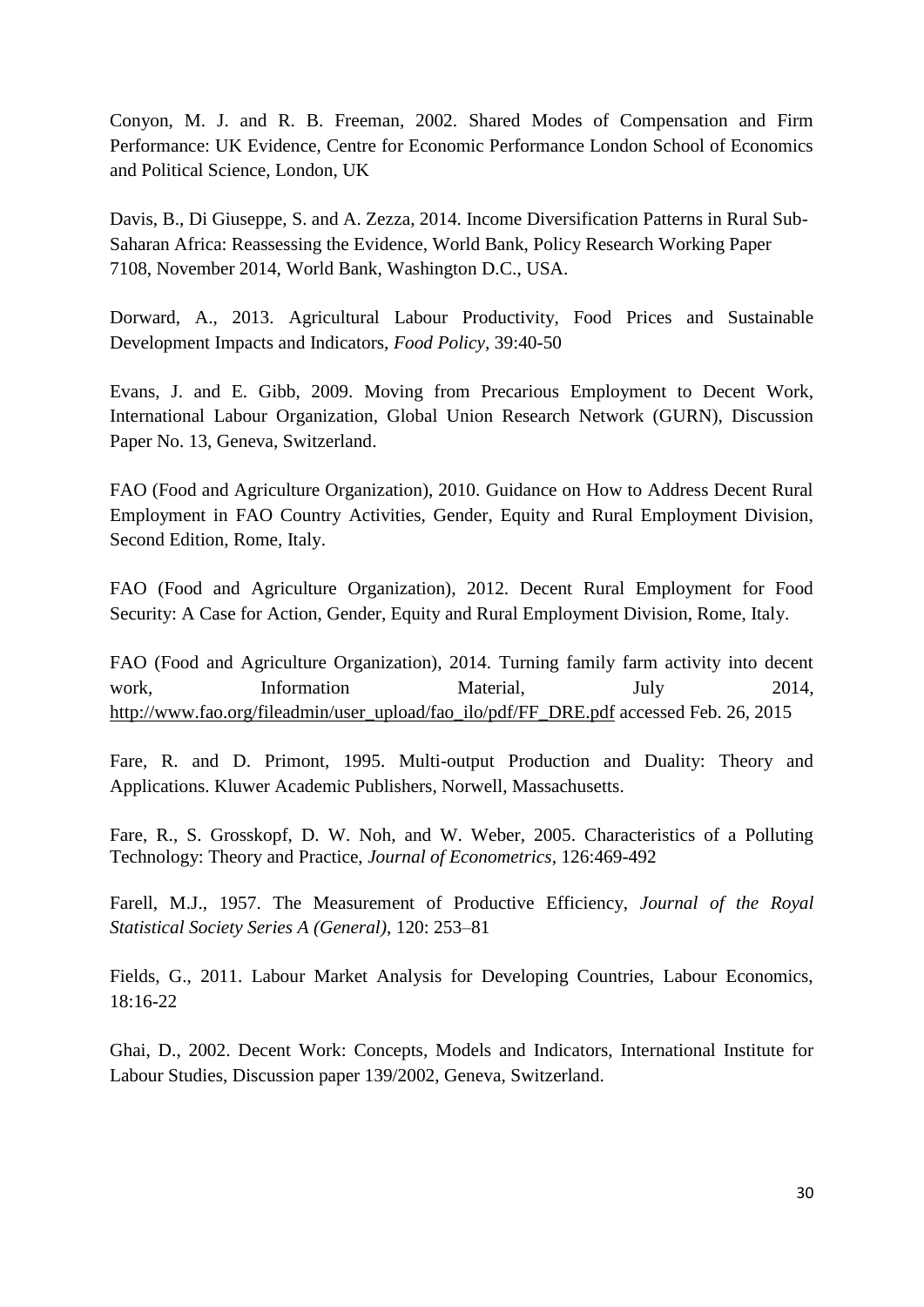Gilligan, D. O., J. Hoddinott, A. Seyoum Taffesse, 2008. The Impact of Ethiopia's Productive Safety Net Programme and its Linkages, IFPRI Discussion Paper 00839, , Washington D.C., USA.

Hoddinott, J., Guush Berhane, D. O. Gilligan, N. Kumar, A. Seyoum Taffesse, 2012. The Impact of Ethiopia's Productive Safety Net Programme and Related Transfers on Agricultural productivity, *Journal of African Economies*, 21(5): 761-786

Haggblade, S., P. Hazell, and T. Reardon, 2010. The Rural Non-Farm Economy: Prospects for Growth and Poverty Reduction, *World Development*, 38 (10): 1429-1441.

Harris, J.R., and M.P. Todaro, 1970. Migration, unemployment and development: A twosector analysis, *American Economic Review* 60 (1), 126–142.

International Labour Organization (ILO), 1999. Decent work, Report of the Director-General, Geneva, Switzerland.

International Labour Organization (ILO), 2006. Decent work FAQ: Making Decent Work a Global Goal, Geneva, Switzerland.

Irz, X. and C. Thirtle, 2004. Dual Technological Development in Botswana Agriculture: A Stochastic Input Distance Function Approach, *Journal of Agricultural Economics* 55(3):455- 478

Katz, L. F. (1986). Efficiency wage theories: A partial evaluation. In *NBER Macroeconomics Annual 1986, Volume 1* (pp. 235-290). MIT Press.

Kumbhakar, S. and C. Lovell, 2000. Stochastic Frontier Analysis, Cambridge: Cambridge University Press.

Kumbhakar, S., L. Orea, A. Alvarez E. Tsionas, 2007. Do We Estimate an Input or an Output Distance Function? An Application of the Mixture Approach to European Railways, *Journal of Productivity Analysis* 27:87–100

Levine, D., 1992. Can Wage Increases Pay for Themselves? Test with a Production Function. *Economic Journal* 102: 1102–115.

Mas, A., 2006. Pay, Reference Points and Police Performance, *The Quarterly Journal of Economics*, 121(3):783-821

Mugera, A.W. and M.R. Langemeier, 2011. Does Farm Size and Specialization Matter for Productive Efficiency? Results from Kansas, *Journal of Agricultural and Applied Economics*, 43(4):515–528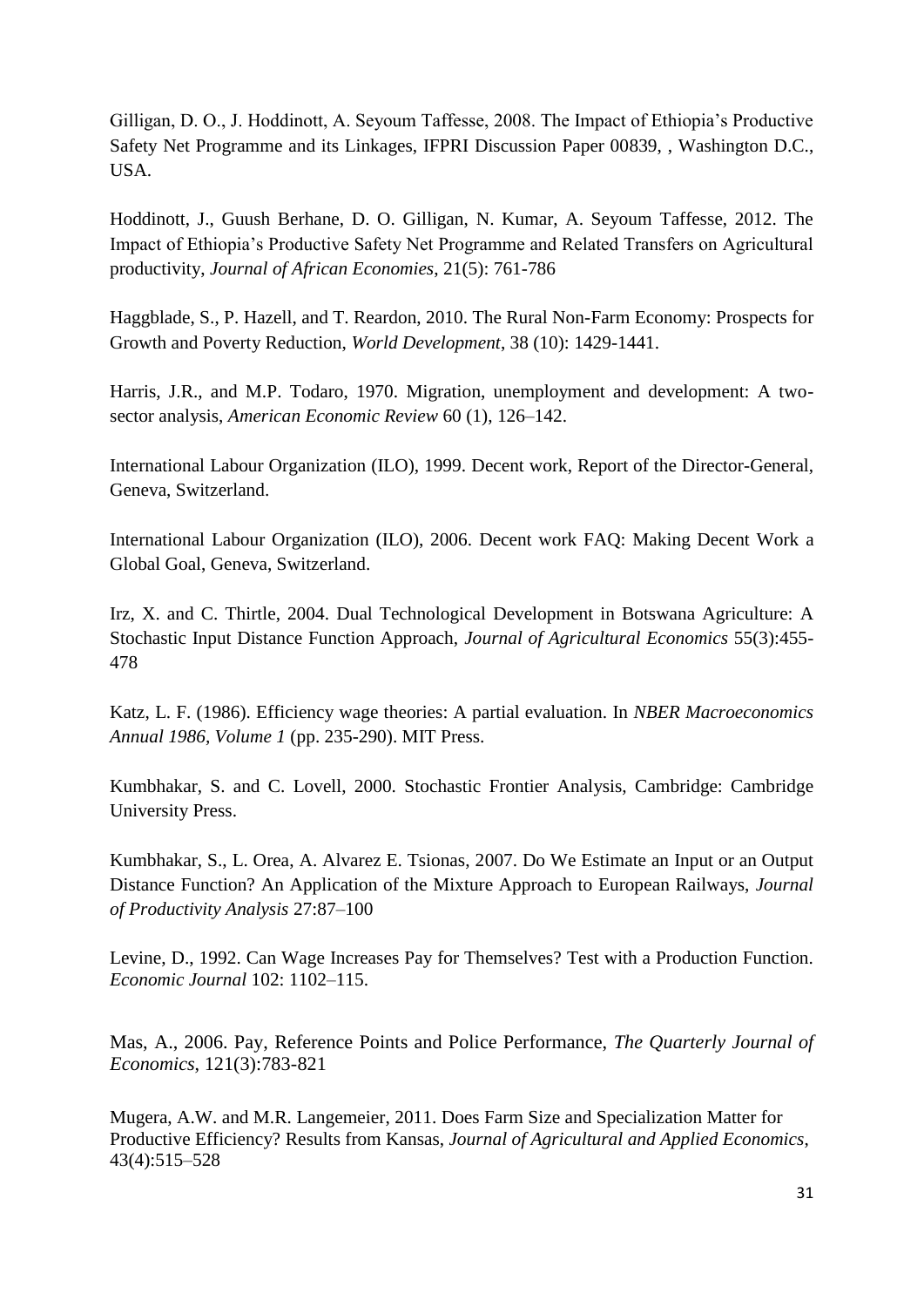Newman, C. and A. Matthews, 2006. The Productivity Performance of Irish Dairy Farms 1984-2000: A Multiple Output Distance Function Approach, *Journal of Productivity Analysis*  26:191–205

Ng, Y. C., & Li, S. K. (2003). Training and productive efficiency in transition economies. *Oxford Economic Papers*, *55*(4), 607-624.

O'Donnell, C. and T. Coelli, 2005. A Bayesian Approach to Imposing Curvature on Distance Functions, *Journal of Econometrics*, 126: 493–523

Ortega, B. and A. J. Marchante, 2010. Temporary contracts and Labour Productivity in Spain: a Sectoral Analysis, *Journal of Productivity analysis* 34:199–212

Pollin, R., M. W. Githinji and J. Heintz, 2007. An Employment-Targeted Economic Program for Kenya, Political Economy Research Institute (PERI), Massachusetts-Amherst, USA.

Rahman, S., 2009. Whether Crop Diversification is a Desired Strategy for Agricultural Growth in Bangladesh, *Food Policy* 34: 340-349

Rao, P., T.J. Coelli and M. Alauddin, 2004. Agricultural Productivity Growth, Employment and Poverty in Developing Countries, 1970-2000. World Employment Report 2004-05, Employment, Productivity and Poverty Reduction, Employment Strategy Department, Employment Strategy Papers.

Sadoulet, E., De Janvry, A., and Benjamin, C., 1998. Household Behavior with Imperfect Labour Markets, *[Industrial Relations: A Journal of Economy and Society](http://onlinelibrary.wiley.com/journal/10.1111/%28ISSN%291468-232X)*, 37(1): 85-108

Satch, M. and J. Temple, 2009. Labour markets and productivity in developing countries, *Review of Economic Dynamics* 12:183–204

Sauer, J., K. Frohberg and H. Hockmann, 2006. Stochastic Efficiency Measurement: The Curse of Theoretical Consistency*, Journal of Applied Economics* 9(1): 139-165

Slocum, J. W., 1981. Job Redesign: Improving the Quality of Work Life, *Journal of Experimental Learning and Simulation* 3:17-36

Solis, D., B. Ureta and R. E. Quiroga, 2009. Technical Efficiency among Peasant Farmers Participating in Natural Resource Management Programs in Central America, *Journal of Agricultural Economics*, 60 (1): 202–219

Todaro, M. and S. Smith, 2012. Economic Development, 11<sup>th</sup> Edition. Addison-Wesley publisher, USA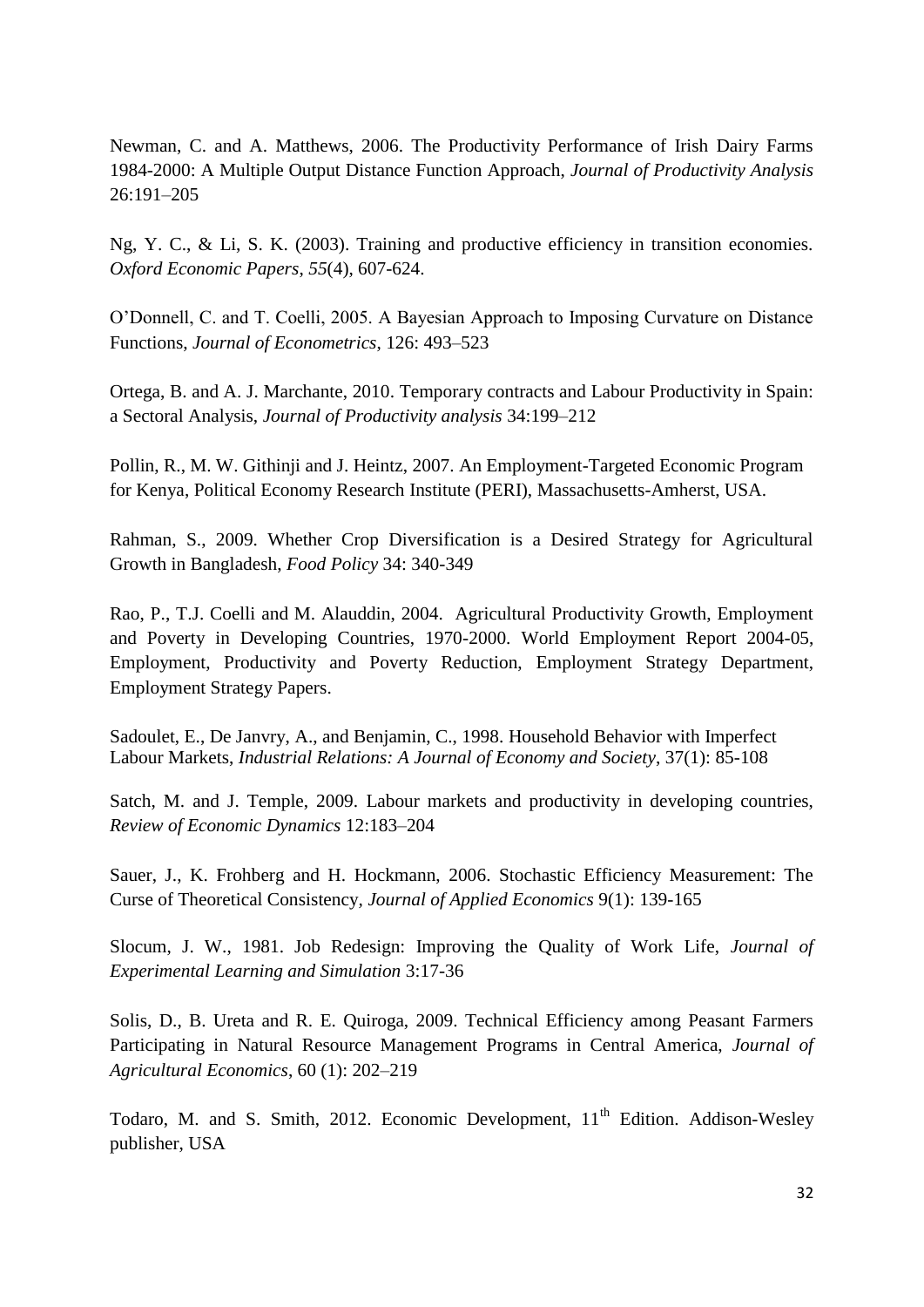Vandenberg, P., 2004. Productivity, decent employment and poverty: Conceptual and practical issues related to small enterprises, SEED Working Paper No. 67, International Labour Office, Geneva, Switzerland.

World Bank, 2008. Agriculture for Development, World Development Report, Washington DC.

World Economic Forum, 2013. The Human Capital Report, Vol. 5 (2013), Geneva, Switzerland.

Yao, S., 1997. Profit Sharing, Bonus Payment, and Productivity: A Case Study of Chinese State-Owned Enterprises*, Journal of Comparative Economics* 24:281-296